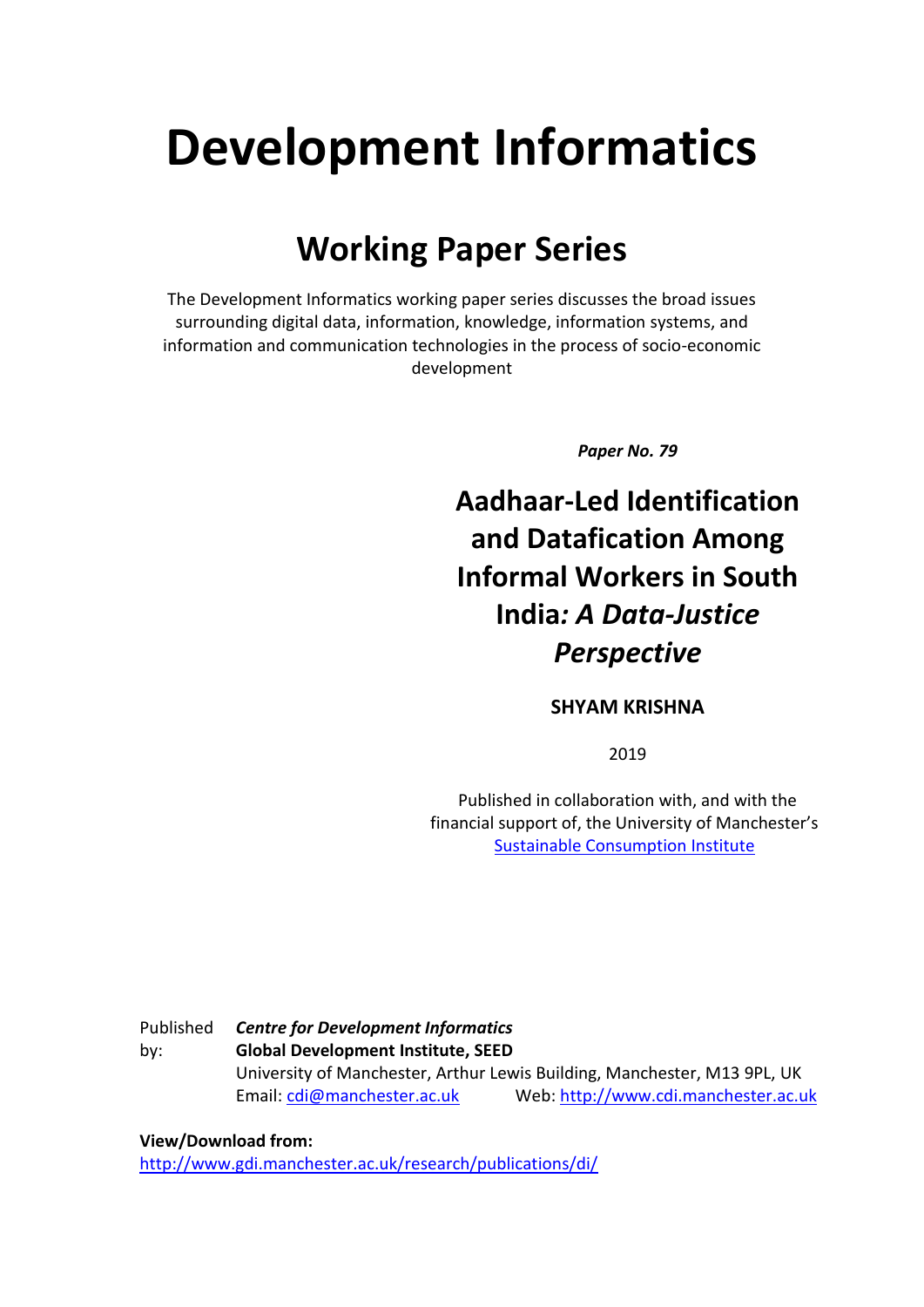#### **Table of Contents**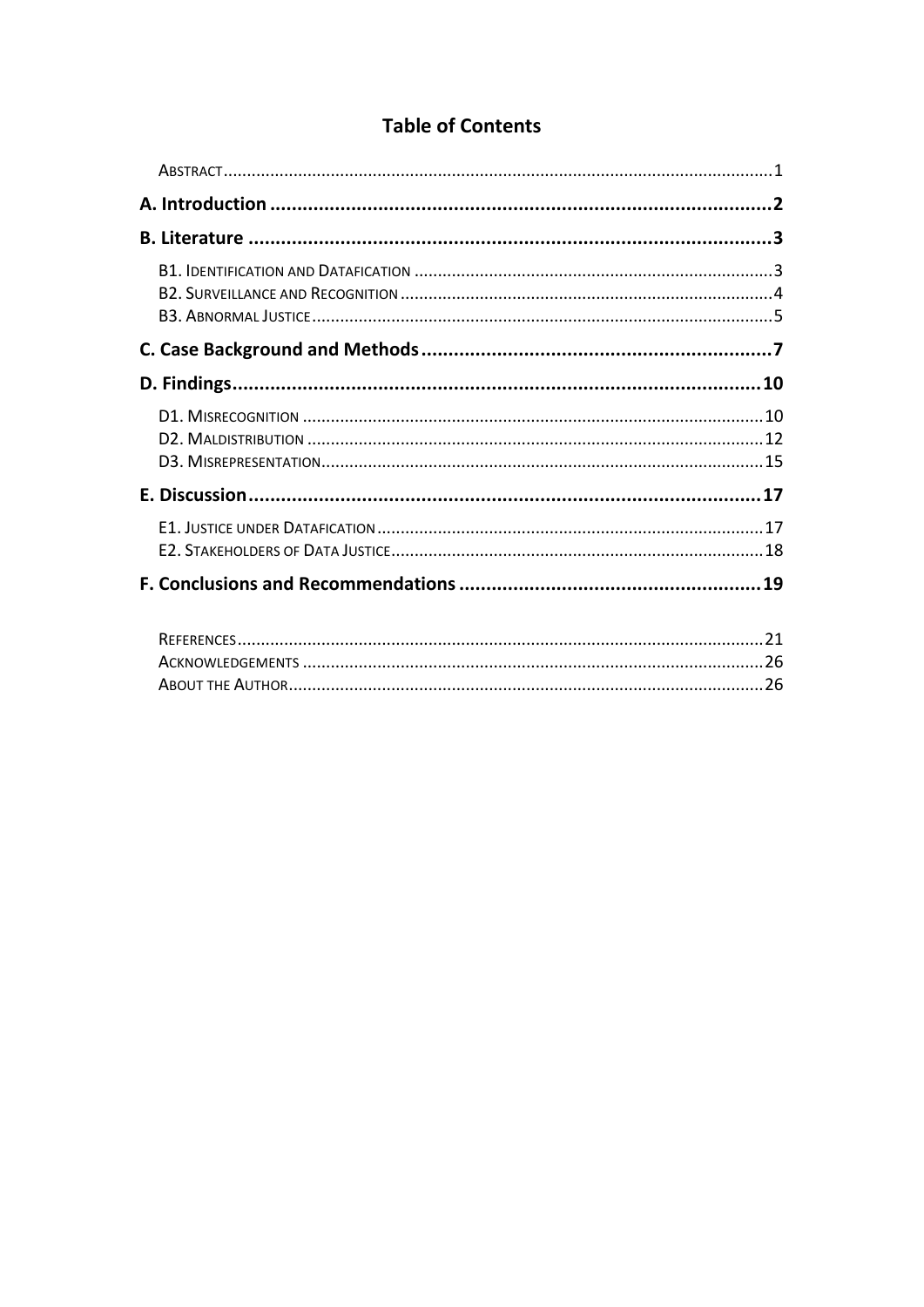## **Aadhaar-Led Identification and Datafication Among Informal Workers in South India:** *A Data-Justice Perspective*

**Shyam Krishna** Royal Holloway, University of London 2019

#### **Abstract**

<span id="page-2-0"></span>Aadhaar – India's national biometric digital identity programme through its unique 12-digit number for every Indian resident – has been intricately linked to daily aspects of living in recent years. The programme aims to enable digital linkage to governmental and nongovernmental services and through that achieve digital financial inclusion of groups like unbanked informal workers into the mainstream economy. This paper focuses on the Aadhaar experiences of two groups of informal workers in an Indian urban setting – cabdrivers and domestic workers. These informal workers access digital platforms like online recruitment portals and gig-economy apps which are aimed at employment of urban 'blue collar' workers, using Aadhaar as an identity for verification through its complex technological ecosystem.

Based on this evidence base, the paper provides two contributions. First, it presents a novel theoretical lens of social justice by operationalising 'abnormal justice' in a way that is synergistic with elements of surveillance and datafication inherent to digital identification. This results in a framework of data justice, enabling analysis along cultural, economic and political dimensions. Second, using this framework the paper deconstructs empirical evidence collected using semi-structured interviews and field observations. Ultimately it argues that while Aadhaar identity and the data-flow it enables has become critical in enabling digital participation of informal workers, digital identity is intimately related to inequality experienced by urban marginalised groups in three ways: current use of digital identities reifies extant cultural inequalities experienced by marginalised workers; unprotected datafication creates new economic inequalities that exploit new-found digital participation enabled by digital identities; and unfair barriers continue to exist for the marginalised under digital identity to voice 'informed consent' or to access redressal of security issues.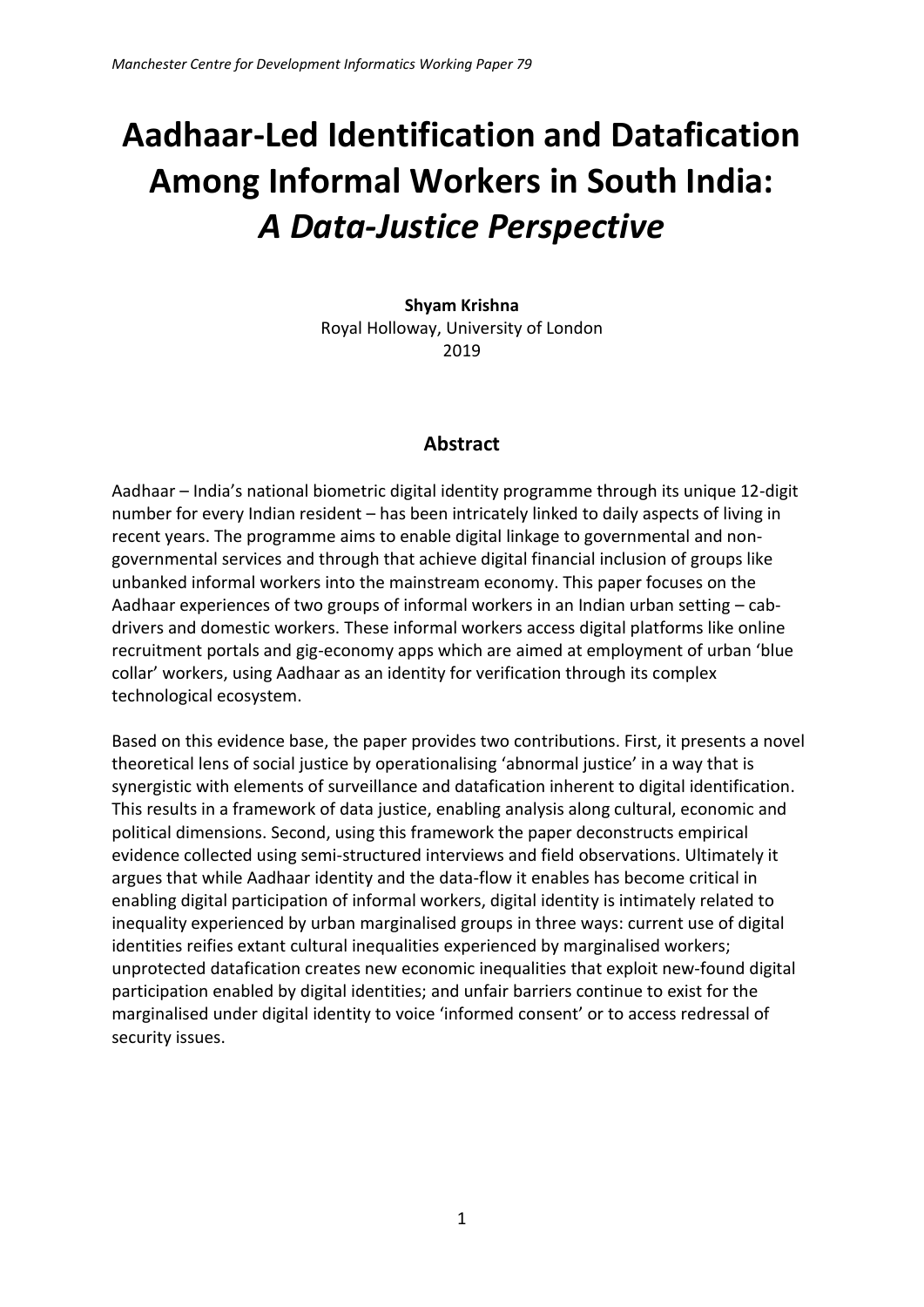## <span id="page-3-0"></span>**A. Introduction**

Strong identification systems, reliable databases, and the surveillant visibility of the citizen to the state have been presented as a prerequisite to build 'a social contract between governments and citizens' (Breckenridge 2014, Diop 2017). An acknowledged issue of the socio-economically disadvantaged population is that they fall into under what Gilman & Green (2018) have called the 'surveillance gap' – the 'systemic invisibility' of certain classes within society. Based on this, particularly in the global South, identification programmes are seen as a necessity to enable hitherto disadvantaged groups to participate in socioeconomic transactions (Koops et al. 2009, Bennett & Lyon 2013, Lyon 2013). Countries including India, Brazil, Ghana, Malaysia, Indonesia and China are in the active phase of implementing a digital identity infrastructure (Nanavati et al. 2002, Madanapalle 2017, Swearingen 2018).

Born out of a similar justification, Aadhaar – India's national biometric and digital identity programme – works using iris scans and fingerprints. These biometrics are used as the means of bodily verification of the individual specifically to prevent duplication of the individual's records across the national database of residents. This results in a random 12 digit digital unique identity number for the individual. Personal information like demographic data, address, mobile phone numbers and email addresses of citizens are linked to this Aadhaar number. This information is also printed on paper documents for offline use, alongside the other option of using downloaded XML data-files and QR codes which encode personal information – shared using purpose-built mobile app or through USB thumb drives.

This positions Aadhaar such that while biometric data itself is not shared beyond Aadhaar's database, verification using Aadhaar enables sharing of personal information necessary to prove one's identity. Alongside this, advanced technical capabilities of Aadhaar's architecture espouse the 'big data' paradigms of 'openness' to interoperability and 'scalability' to achieve high volumes of data (Varma 2014), and using 'application programming interfaces' (APIs) that enable digital verification. Consequently, Aadhaar functions at the core of a complex ecosystem where the digital identity verification is used by both governmental and commercial systems. Ultimately, the personal information shared via the paper document or XML data-file can be confirmed as being genuine using the Unique Identity Authority of India (UIDAI) website directly or by software integration of governmental and commercial systems that consume the UIDAI API (Viswanathan 2019).

Given such capabilities, Aadhaar and its linkages create a need to understand the impact of 'datafication' and its relation to digital identity. Datafication, defined as the transformation of social actions or outcomes into data through online quantification (Mayer-Schoenberger & Cukier 2013, Van Dijck 2014), carries the impact of identification forward in relation to the data-driven context of use of Aadhaar as digital identity. This means that despite the state not collecting vast quantities of data directly with a motive of surveillance, a move towards datafication creates data-flows that cause social impacts beyond the original intention for which data was collected (Nayar 2012). It is acknowledged that marginalised groups within India especially face a situation where their newly found digital participation makes them vulnerable to risks due to unethical practices of data use (The Wire 2017). Even when the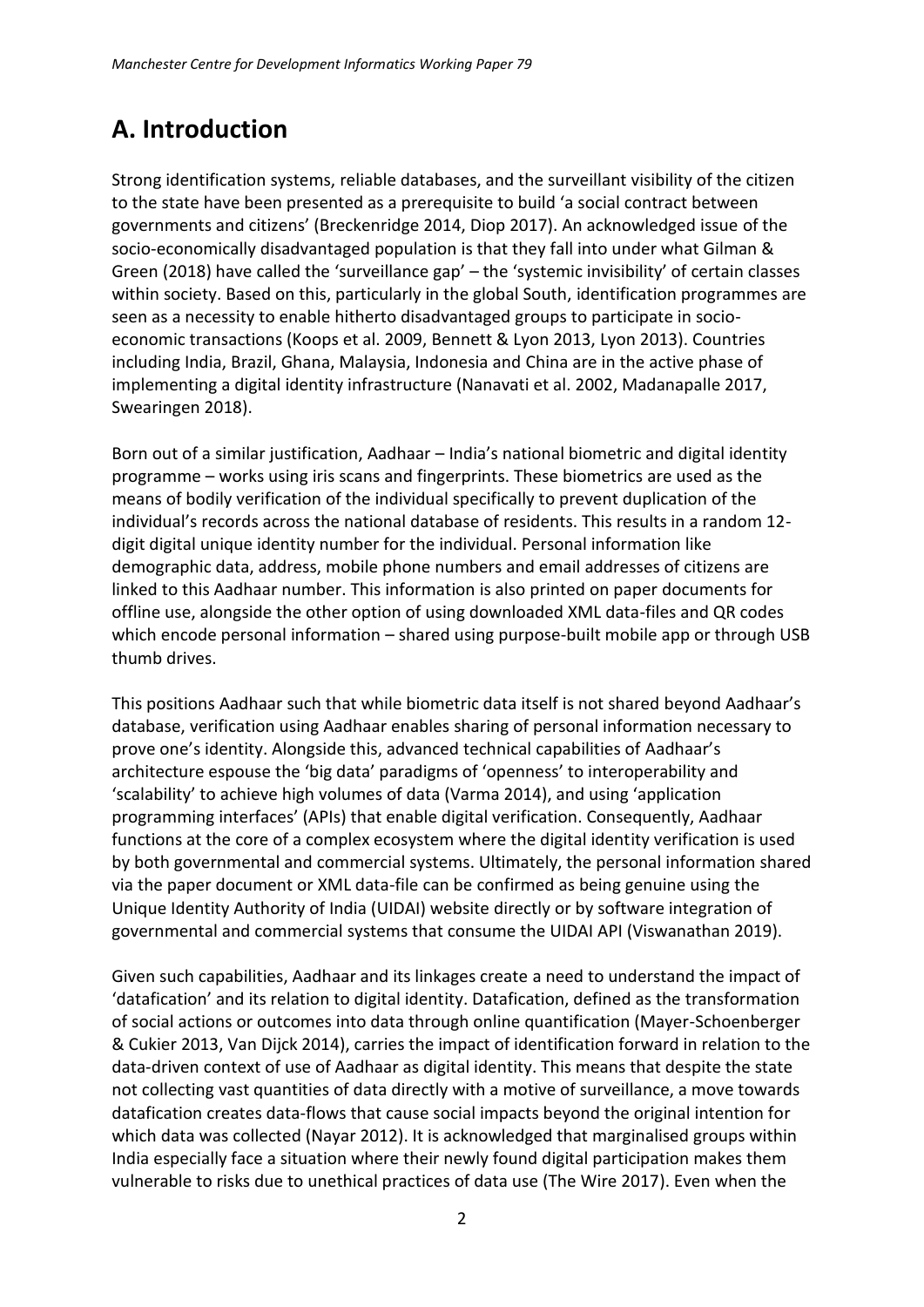state seeks to address such concerns, its benefits do not always apply to the disadvantaged population due to factors like data-literacy, absence of awareness, or lack of access to redressal (Abraham et al. 2017, ET 2018a). This presents a knowledge gap of understanding issues like ethics, fairness and inequality – encapsulated as the meta-issue of justice, in relation to the use of complex surveillance ecosystem of digital identity on those who are already marginalised and are seeking a means to participate in the wider society.

The focus of this paper is in understanding the impact of datafication through the study of two aspects. First, this paper places the use of digital identity within its complex ecosystem of use and its consequent impact. Secondly, this paper contextualises the use of digital identity and its surveillance capability among the experiences of the marginalised population. To achieve this the paper studies the daily-life experiences of informal workers in south India using the lens of social justice to understand how they navigate the effects of surveillant visibility and datafication. The research question that this paper ultimately answers can be presented as: What is the social justice impact of a digital identity and the datafication enabled by it?

The paper is structured to first discuss the relevant literature from which a conceptual framework of data justice is identified. Following a brief description of the case study background and the research methods, the empirical findings from the analysis of the case are presented. Finally, the wider implications of the paper and its findings are discussed before concluding with its specific recommendations.

## <span id="page-4-0"></span>**B. Literature**

This section will briefly introduce recent scholarship on datafication, and its relation to surveillance and social justice. Building further on this a conceptual framework is developed that is to be used for the analysis of the case study under focus.

#### <span id="page-4-1"></span>**B1. Identification and Datafication**

'National identity' systems developed under electronic governance utilise digital technologies to deliver an open and multi-purpose identification infrastructure and enabling linkages to other systems, adding complexity to their social impacts (Whitley & Hosein 2010). With the lack of data-protection frameworks in the global South (Arora 2016), there is a strong potential for data-led discrimination and breach of ethics in use of data where linkages of open surveillant-capable identification systems enable data-flow between the state and private entities. This has been acknowledged as an area of concern in recent scholarship calling for critical understanding of datafication and its context (Boyd & Crawford 2012, Gangadharan 2012, Lyon 2014, Van Dijck 2014, Zuboff 2015, Dalton et al. 2016, Broeders et al. 2017, Roth & Luczak-Roesch 2018). Research by Taylor & Broeders (2015) has specifically called for a new ethical approach in understanding surveillant visibility and datafication specifically anchored in the global South.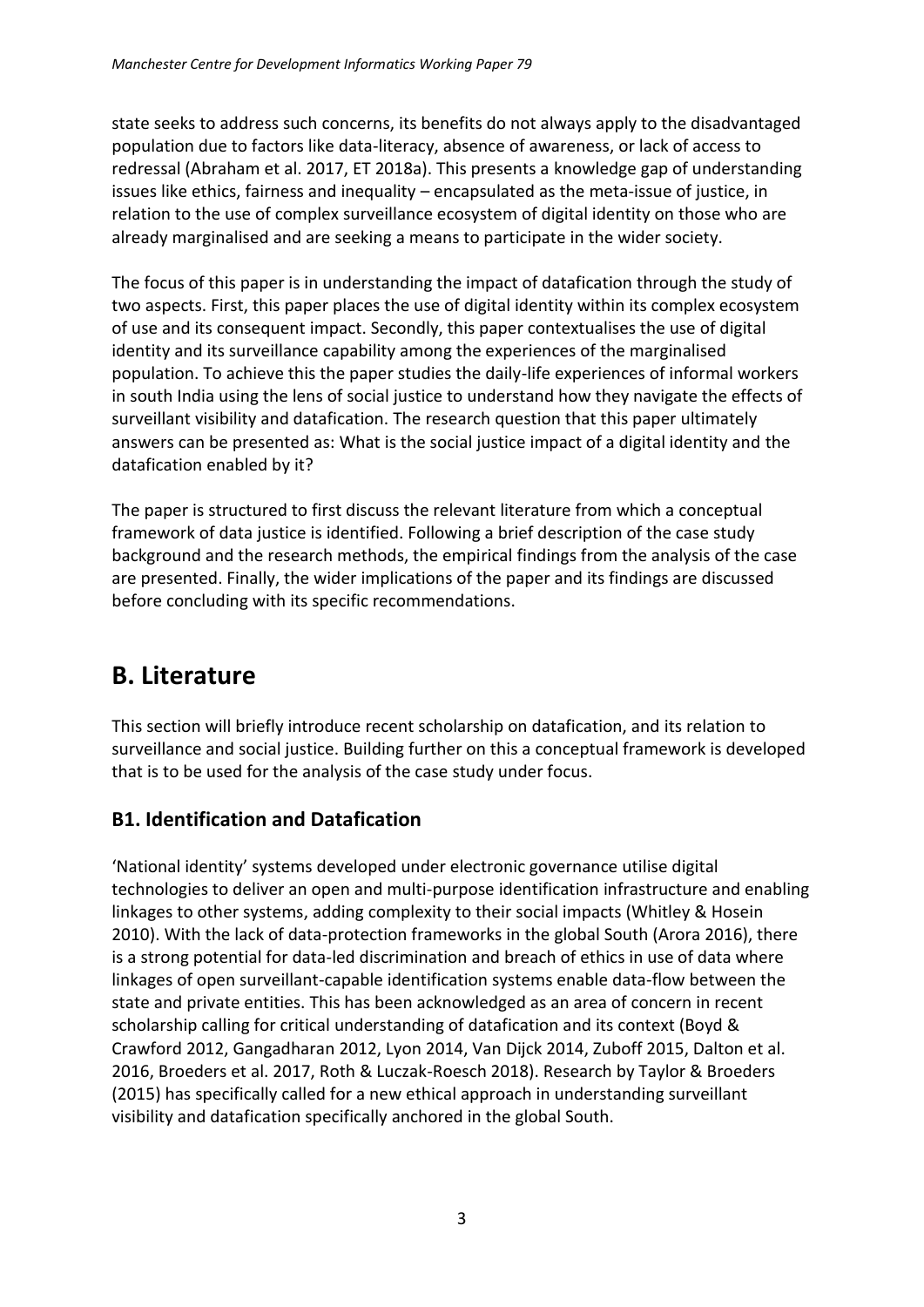The growing corpus of work on 'data justice' – including by Johnson (2014), Dencik et al. (2016) and Heeks & Renken (2018) – brings together the varying strands of theorisation related to datafication and surveillance, using a critical and an ethical lens. Mainly – as both Johnson (2014) and Dencik et al. (2016) present outright (Heeks & Renken 2018 allude to it) – surveillance is centrally placed in theorising the 'justice' paradigm. Most relevantly Taylor (2017) has extended this to include theorisation of 'visibilities' in relation to data justice. This can also be read in the empirical works of Gangadharan (2012), who suggests the need to invoke 'social justice' as a means to understand inclusive participation predicated on digital technology and the 'complexity of what participation and incorporation into online worlds entail'. Echoing this, the section that follows conceptualises identification and datafication within surveillance theorisation.

#### <span id="page-5-0"></span>**B2. Surveillance and Recognition**

Surveillance has been conceptualised by David Lyon (2010) as being 'liquid' – terming it 'liquid surveillance' – which in turn is rooted in readings of Zygmunt Bauman's (2000, 2013, and also Bauman & Lyon, 2013) notion of 'liquid modernity'. Liquid surveillance presents an argument which helps conceptualise 'identification' within contemporary society as a means of individualisation and of seeking legitimate identity through digital technologies. These core ideas are to be engaged within the experiences of the surveilled individuals. Presenting surveillance as a concept of visibilities as Lyon (2010) summarises:

Liquid surveillance describes well today's regimes of in ⁄ visibility and is characterized by data-flows, mutating surveillance agencies and the targeting and sorting of everyone. (Lyon 2010: 325)

Surveillance is thus intricately connected to datafication enabled through technological artefacts like mobile phones, codes and passwords, digital identities and online profiles, working together to enable participation within the network (Bauman & Lyon 2013).

Under such a theorisation the social function of surveillance can be probed further as 'recognition' (Taylor 1997, Brighenti 2010, Lyon 2016). Recognition here is the means of establishing one's identity and categorisation as a demonstration of one's position within society. This notion of recognition has been co-opted by Bauman & Lyon (2013) (also see Bauman 2001, Lyon 2016) as the starting point of liquid surveillance. Legitimate identification sought by disadvantaged groups to be seen, to belong and to be counted by the state through programmes of welfare, of financial inclusion, and even of citizenship is subsumed in such a theorisation. Brighenti (2010) presents this as the need for 'individual recognition' sought by the previously disadvantaged and undocumented individual to be 'seen' by the state using regimes of identification including the use of identity cards, technological artefacts (like smart cards), and digital artefacts (like biometrics or identity numbers). This relation between identity and recognition thus presented as a socio-political notion is intertwined with issues of inclusion and marginalisation (Taylor 1997, Lister 2004) and also of visibilities and surveillance (Brighenti 2010, Boellstorff 2013, Lyon 2016). Further, the most relevant theorisation that uses 'recognition' as a core notion in relation to social justice is of 'abnormal justice' by Fraser (1998, 2000, 2009). The next section presents this as a framework within which the need for legal identity is conceptualised as 'recognition' and is a key dimension of justice alongside other contextual social factors.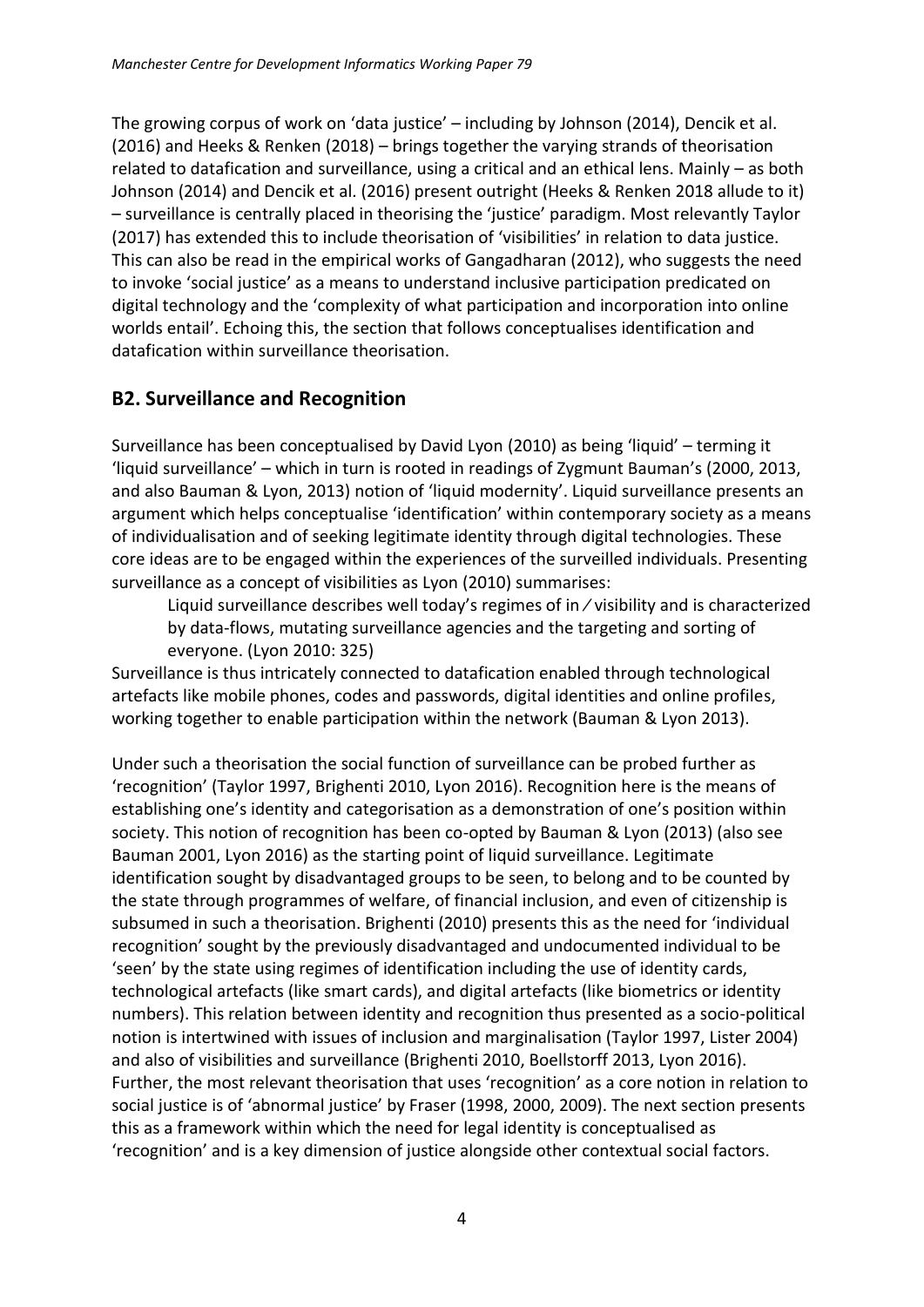#### <span id="page-6-0"></span>**B3. Abnormal Justice**

Bauman (2001) invoking Fraser (1998) argues that 'recognition' must be understood with its allied economic or distributive justice factors. Fraser (2000, 2009) presents the same argument to understand complex ideas of justice with underlying dimensions as 'abnormal justice'. Here justice is achieved by equitable participation in society or 'parity of participation' – which depends on achieving parity in specific intertwined dimensions of distributive justice and recognition, echoing Bauman (2001).

Since economic subordination in a society in many cases can cause cultural subordination and vice versa, Fraser (2000) deems that considering the social role of identity as the result of a freestanding 'cultural' component in society would miss the economic component of seeking fair 'redistribution' of resources – or 'distributive' justice. To further contextualise claims to justice, Fraser extended redistribution and recognition as dual dimensions of justice by adding a third dimension of 'representation' and positing further that we live in an era of 'abnormal justice' as opposed to normal justice. Here normal justice presupposes 'parity of participation' according to normative 'social arrangements that permit all to participate as peers in social life' (Fraser 2008: 405). The parity establishes clear common understanding of the critical nodes of justice: the 'what', the 'who', and the 'how' justice can be achieved in a society. While studying participation of an already disadvantaged population within a society, this parity is not present and is sought. Under abnormal justice the 'what' of the justice is then profoundly changed. It is not just the fair distribution of resources or recognition in society. Here the 'what' is a wider conceptualisation of that which needs to overcome three societal injustices (Fraser 2009):

- Misrecognition injustice in the cultural domain of existence where respect or esteem is unequal due to embedded cultural hierarchies. Disparity here results in unequal social standing where some individuals or groups face barriers due to cultural markers such as gender or caste.
- Maldistribution injustice in the economic domain where the distribution of resources is unequal. Disparity in aspects like lower income, wealth, or other intrinsically-economic value markers define an economic structure of inequality between actors in society.
- Misrepresentation injustice in the political domain where rules of participation in politico-spatial society are unequal. Disparity here creates a political voice-lessness and unequal democratic and procedural access to participation.

Overcoming the 'subordination' across cultural recognition, economic redistribution and political representation dimensions, the core objective of justice, which is 'parity', would be achieved as per Fraser (2000, 2009). These three dimensions as discussed below are presented as central to probing the impacts of digital identity and their social justice impacts.

The first two dimensions of recognition and redistribution were proposed initially by Fraser (2000). Recognition specifically zeroes in on the impetus to seek digitally enabled participation within society through surveillance artefacts (Bauman 2001, Lyon 2016), and can be read in a way that is coherent with Fraser's (2000) argument. Here the provision of an individual identity helps overcome extant cultural subordination and attain social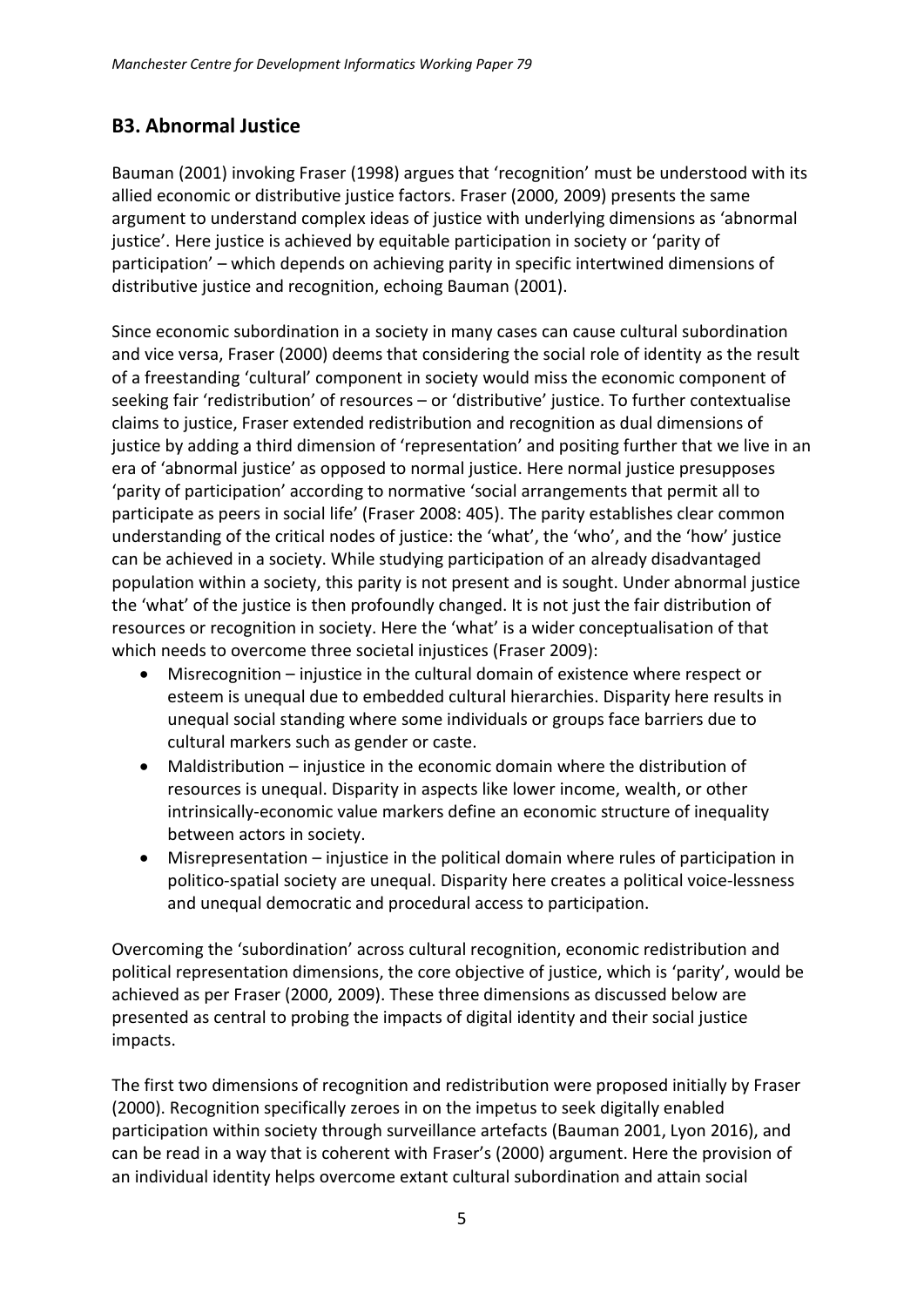'recognition' (Brighenti 2010, Lyon 2016a). This understanding of identity and its role in recognition is synergistic with the role of surveillance as understood by Bauman & Lyon (2013) and Brighenti (2010) (also see Lyon 2016). But, as noted above from Fraser's (2000) work, economic subordination in a society can cause cultural subordination and vice versa. This is presented as the inevitable entwinement of the cultural and economic mode of participation, that is of recognition and redistribution – the first two dimensions of parity in 'abnormal justice' theorisation.

This entwinement of recognition and redistribution has been acknowledged by other authors. For instance, in relation to surveillance, Cinnamon (2017) argues that economic value varies due to the differing status hierarchy or 'data-class' (Manovich 2012, Andrejevic 2014) one occupies in a data-driven society. The lower class that produces data relinquishes control of personal data and faces status inequality where direct economic value is derived from their data by higher classes in the status hierarchy – those who can collect and analyse, making data extractable for its economic value. Taking a cue from this, the dimensions of recognition and redistribution can be employed to understand status subordination leading to and resulting from use of digital identity , and possible inequalities in cultural and economic domain formed due to impacts of identification and consequent datafication.

The third dimension seeks out fair political representation and equal voice in processes that define rules and make decisions within society. Injustice is the lack of political 'voice' in being able to participate in determination of the rules of the society that individuals ultimately live under. Fairness in procedural aspects, especially in relation to data, falls under this dimension, particularly relating to those which determine control of an individual's data. For instance, the tenet of 'information disclosure' has been considered the means to provide 'voice' to users to be heard by decision makers (Bier 1993). In the more recent datafied condition a 'fair' means of giving voice and control of one's data has been presented in relation to procedures of 'informed consent' and options for 'opt-in' or 'optout' (Ashworth & Free 2006, Fuchs 2011).

These three dimensions of participatory parity operate within the same politico-spatial 'frame', which is to say a typification of a societal setting not necessarily limited by geographical boundaries. The frame then defines the rules and in turn the boundary conditions of being accepted for participation, including in relation to a non-state or international entity. Any injustice in defining the boundary can exclude individuals from participation itself. In case of non-state participation like online services this can be understood as being defined by the 'terms and conditions' agreed. As the terms are dictated outside a 'normal' framework of justice there is potential for the frame to be set on 'exploitative terms of interaction [*which*] then exempt [*service providers*] from democratic control' (Fraser 2010). This complex political nature of justice particularly lends itself to study of surveillance and datafication run through private, non-state actors and also can help query the heavy involvement of private platforms and firms in technological infrastructures (Cinnamon 2017).

In summary, the conceptual framework (Figure 1) is used for analysis of the case study. The three aspects of 'abnormal justice' will in this view be used to query injustice in relation to digital identity. The dimensions will query: 'misrecognition' in the use of identity in seeking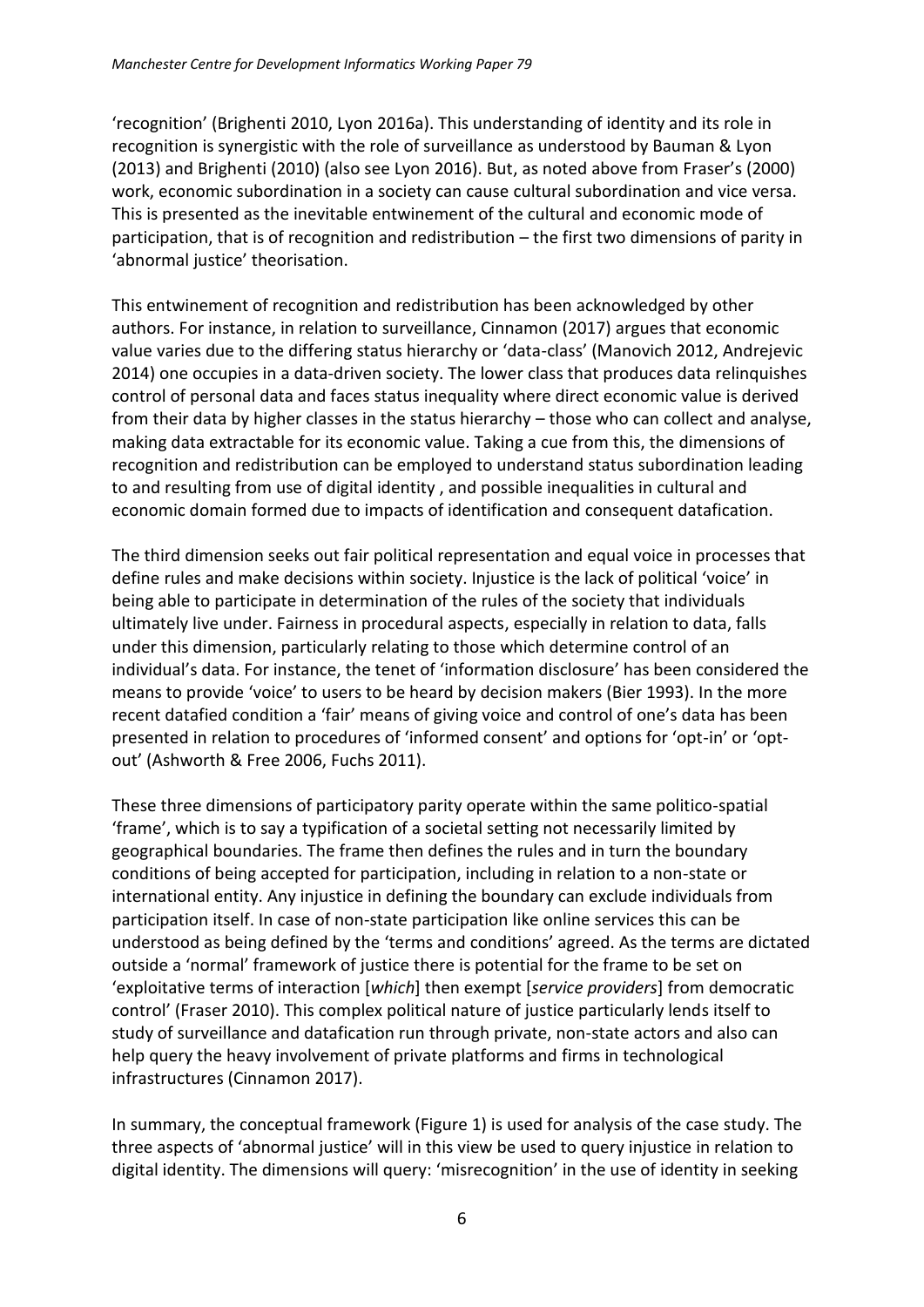to overcome cultural aspects of subordination, 'maldistribution' due to resulting datafication and its relation to enabling to unequal economic value creation, and 'misrepresentation' will deal with the loss of voice of individuals under surveillance mechanisms.



*Figure 1: Data-Justice Framework – developed from Fraser (2000, 2008, 2009)*

## <span id="page-8-0"></span>**C. Case Background and Methods**

<u>.</u>

Aadhaar, as undertaken by the Unique Identity Authority of India, works using biometric data – iris scans and fingerprints. These are linked to personal information like demographic data, address, mobile phone numbers and email addresses of citizens resulting in a random 12-digit digital unique identity number. Aadhaar then is used for a variety of services like opening bank accounts, receiving subsidies, or direct benefit transfer (Sarkar 2014, UIDAI 2014a, 2014b). Enrolment is 'non-mandatory' and is to be demand-driven (UIDAI 2014a). One of the key services enabled is 'Electronic Know Your Customer' (e-KYC). This offers electronic authentication and verification of individuals with its linkage to a bank account made mandatory for governmental subsidy, and mobile number linkage to Aadhaar made mandatory as the channel for communication of information by text messages in relation to subsidy by the state (MoF 2016). An 'open' architecture of digital infrastructure under Aadhaar was evangelised by proponents<sup>1</sup> furthering adoption of Aadhaar across public and private sector services as the basis for digitally driven financial inclusion. Based on this there has been growth of Aadhaar-enabled digital payment services including mobile applications and digital payment gateways, with the services developed, delivered and consumed by multiple private sector players.

Using Aadhaar, the state focuses on the financial inclusion of the informal sector which accounts for 81% of India's working population with most of this informality concentrated in rural and agricultural jobs (The Wire 2018). Given this focus a case study has been chosen with the city of Chennai (the capital of the South Indian state of Tamil Nadu) as the urban setting to explore the experiences of two sets of informal workers – cab-drivers and

<sup>&</sup>lt;sup>1</sup> India Stack – a non-state collective of technologists whose expertise and knowledge exchange furthered adoption of Aadhaar across public and private sector services:<http://indiastack.org/aadhaar/>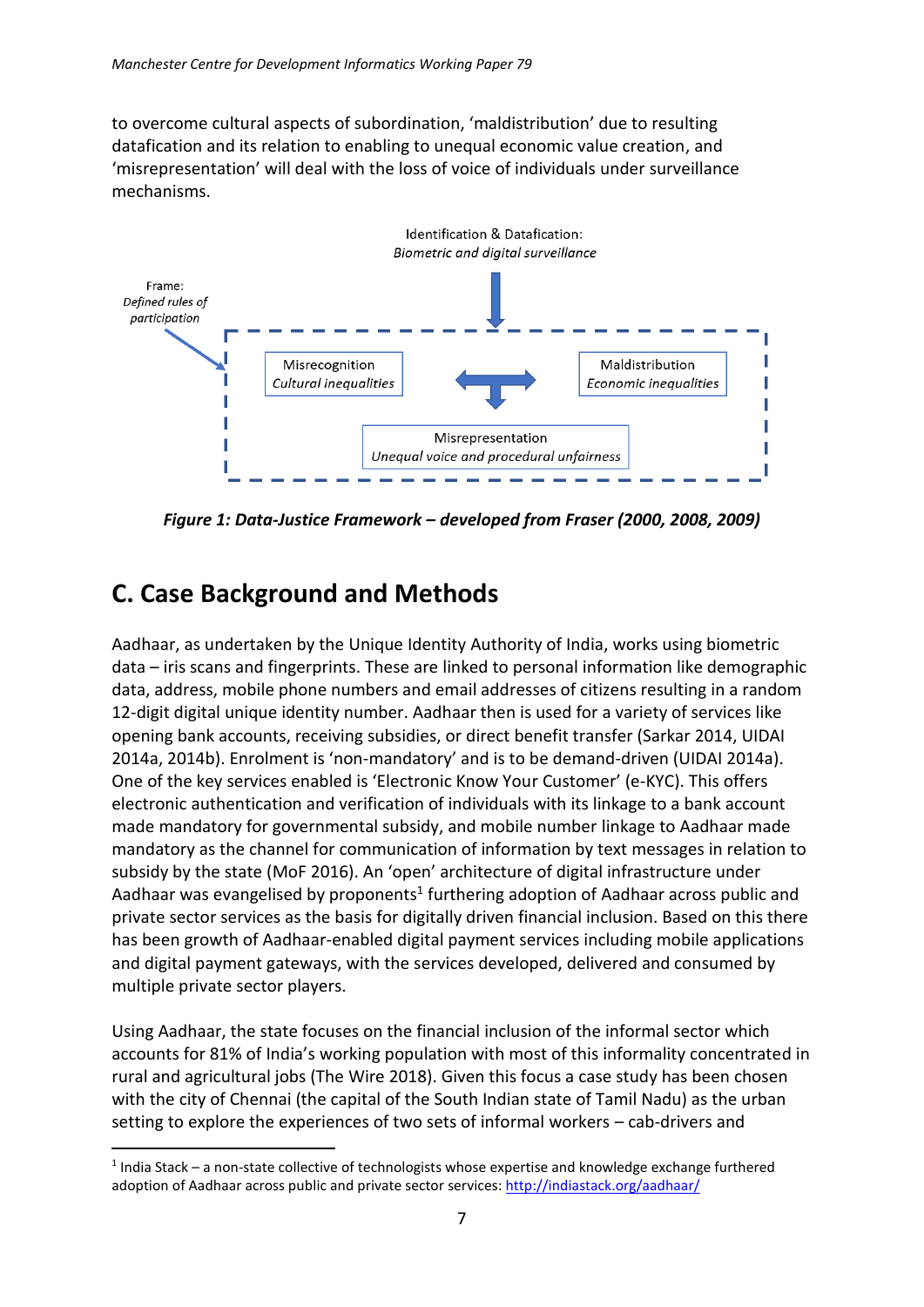domestic workers (CMDA 2008). The total working population in the Chennai Metropolitan Area (CMA) is estimated at 6.8 million in 2016 of which 1.2 million are deemed informal workers. In the state of Tamil Nadu – in which CMA is the largest urban area – urban inmigration has led to an increase in marginal settlements like slums and has driven the growth of urban informal labour in the last decade (TNGov 2014). Further, the choice to study domestic workers and cab-drivers was done due to their long-standing visible presence as traditional urban informal workers and the prominence of these jobs in the narratives of informality targeted by Aadhaar as a programme (UIDAI 2008).

An ecosystem of technologies (see Figure 2 below) provided by private sector companies and their eventual relation to Aadhaar are of interest for this case study.

- The first group of interest are the online recruitment portals that started catering specifically to 'blue-collar' workers in Indian cities. One of the earliest of the portals started in 2007 but with the bigger players joining after the advent of Aadhaar. These portals enabled job seekers to create online profiles detailing their skills and applying for jobs listed by potential employers as ads. Jobs listed include domestic workers, drivers, couriers and delivery personnel, 'handymen', restaurant workers etc. The focus of study here was of domestic workers who use these portals – e.g. Babajob, Quikr, Aasaanjobs – to seek employment.
- The second group of interest are mobile apps and platforms that cater to informal gig-based work specifically in urban areas. In recent years, these have grown with the advent of smartphones and location-based services. The focus here is on cabdrivers' use of ride-hailing apps which have supplemented and then fast replaced online recruitment portals as the source of employment opportunities. The drivers under study here use their own car, or leased cars via these apps, e.g. Ola, Uber.

In both recruitment portals and apps, the informal worker provides identity documents – in many cases a copy of Aadhaar as a paper document – to signal their legitimate identity as a potential worker.

Other than the above digital platforms there is the presence of digital trust platforms (e.g. BetterPlace, Yoti) which are used by recruitment portal and gig-work apps as a business-tobusiness service to 'verify' informal workers. This verification works by using their governmental identity information including photo and personal details cross-verified using digital scans against information provided by the informal workers on these digital platforms. With Aadhaar these work in two modes. First, online verification using Aadhaar e-KYC<sup>2</sup> where the UIDAI API with its open, vendor-neutral architecture (UIDAI n.d.), helps to confirm validity of personal information. Second, offline verification using XML data-files and QR code images encoding Aadhaar-related personal data. As part of informal worker onboarding these digital trust platforms use these e-KYC, XML or QR codes to do faster and bulk validation of information provided by the workers. The role of these digital trust platforms within the ecosystem has not been probed in detail, but it is acknowledged here as they provide a basis for the faster scaling up of digital identity use among informal worker populations.

<sup>1</sup> <sup>2</sup> This has been limited after a recent Supreme Court ruling disallowing private sector use.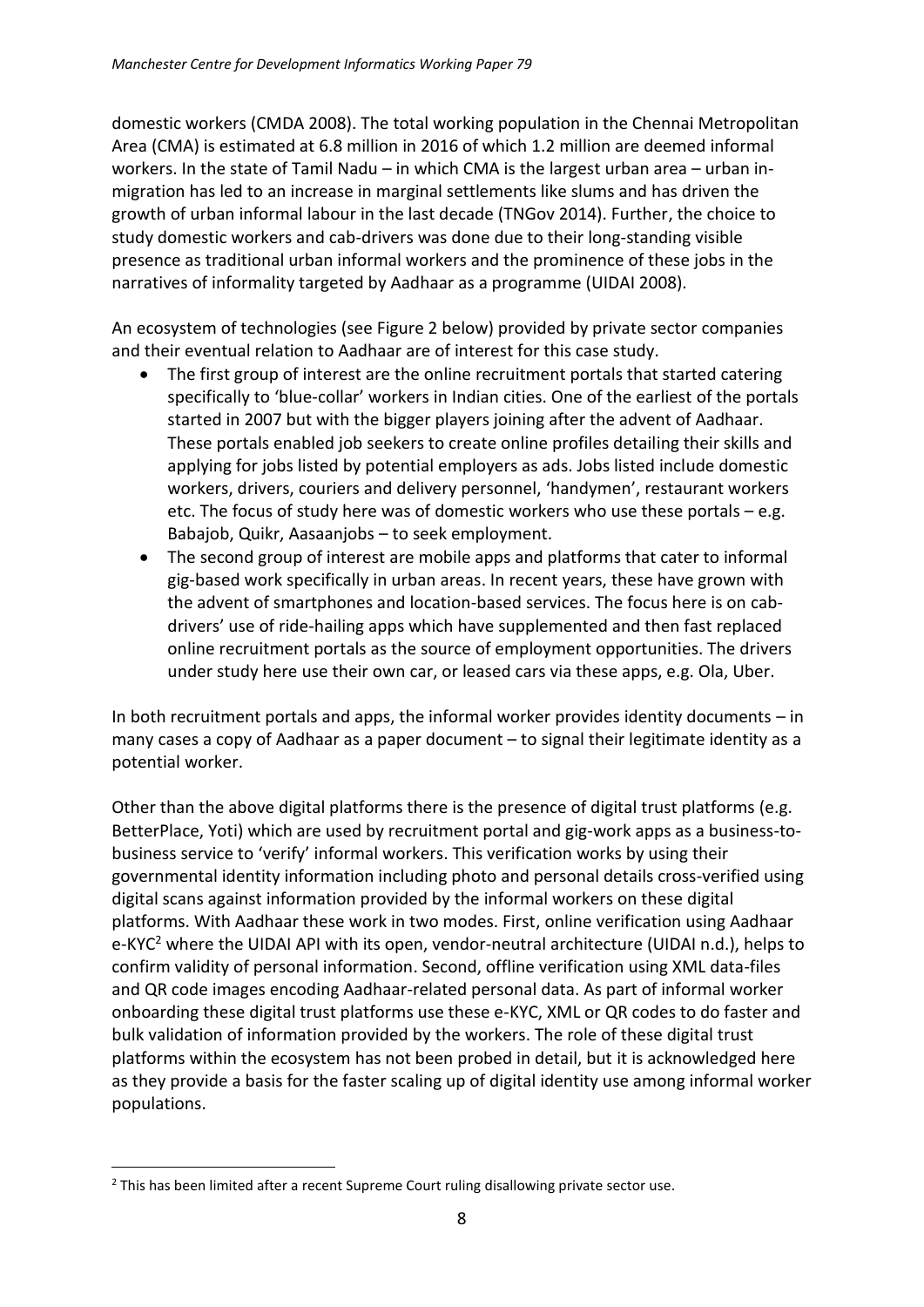

*Figure 2: Ecosystem of Technologies*

The case study is built by thematically analysing mainly interviews (see Table 1) using the data-justice framework described earlier (see Figure 1). Semi-structured interviews<sup>3</sup> of informal workers and worker group leaders were done between January to March 2019 focused on the daily-life experience of using technologies of Aadhaar and its ecosystem. Additionally, interviews of digital platform creators (management of a leading 'blue-collar' recruitment portal interviewed as part of a pilot in Bangalore during April 2017) were used to contextualise the data. Data was further triangulated by field observations and interactions, and by the author's use of digital platforms as a customer on ride-haling apps and by the author signing-up as a prospective employee on a recruitment portal. Secondary sources used included mass media content, government white papers and policy reports, technical blogs and documents, and websites of the platforms under study. All these are cited where appropriate.

| Type (number of interviews/observation instances)                                                                     | <b>Anonymised reference</b> |
|-----------------------------------------------------------------------------------------------------------------------|-----------------------------|
| Domestic workers without online recruitment engagement (8)                                                            | DWA1 to DWA8                |
| Domestic workers with online recruitment engagement (8)                                                               | DWB1 to DWB8                |
| Domestic workers group and NGO leaders (3)                                                                            | DWL1, DWN1, DWN2            |
| Domestic workers self-help group (2)                                                                                  | DWM1, DWM2                  |
| Cab-drivers using ride-hailing apps (15)                                                                              | CDA 1 to CDA15              |
| Cab-drivers union leaders (2)                                                                                         | CDL1, CDL2                  |
| Digital platform creators - management-level employees from<br>one of the leading blue-collar recruitment portals (2) | DPL1, DPL2                  |
| Cab-drivers union meetings (1)                                                                                        | CDM1                        |
| Cab-drivers protest (2)                                                                                               | CDP1, CDP2                  |

*Table 1: List of Interviews and Field Observations*

<sup>1</sup> <sup>3</sup> When this paper in the later parts refers to 'interviewees', this broadly means the informal workers interviewed, relating to a finding emerging across multiple interviews. Interviews of leaders and digital platform creators are specifically referenced where used.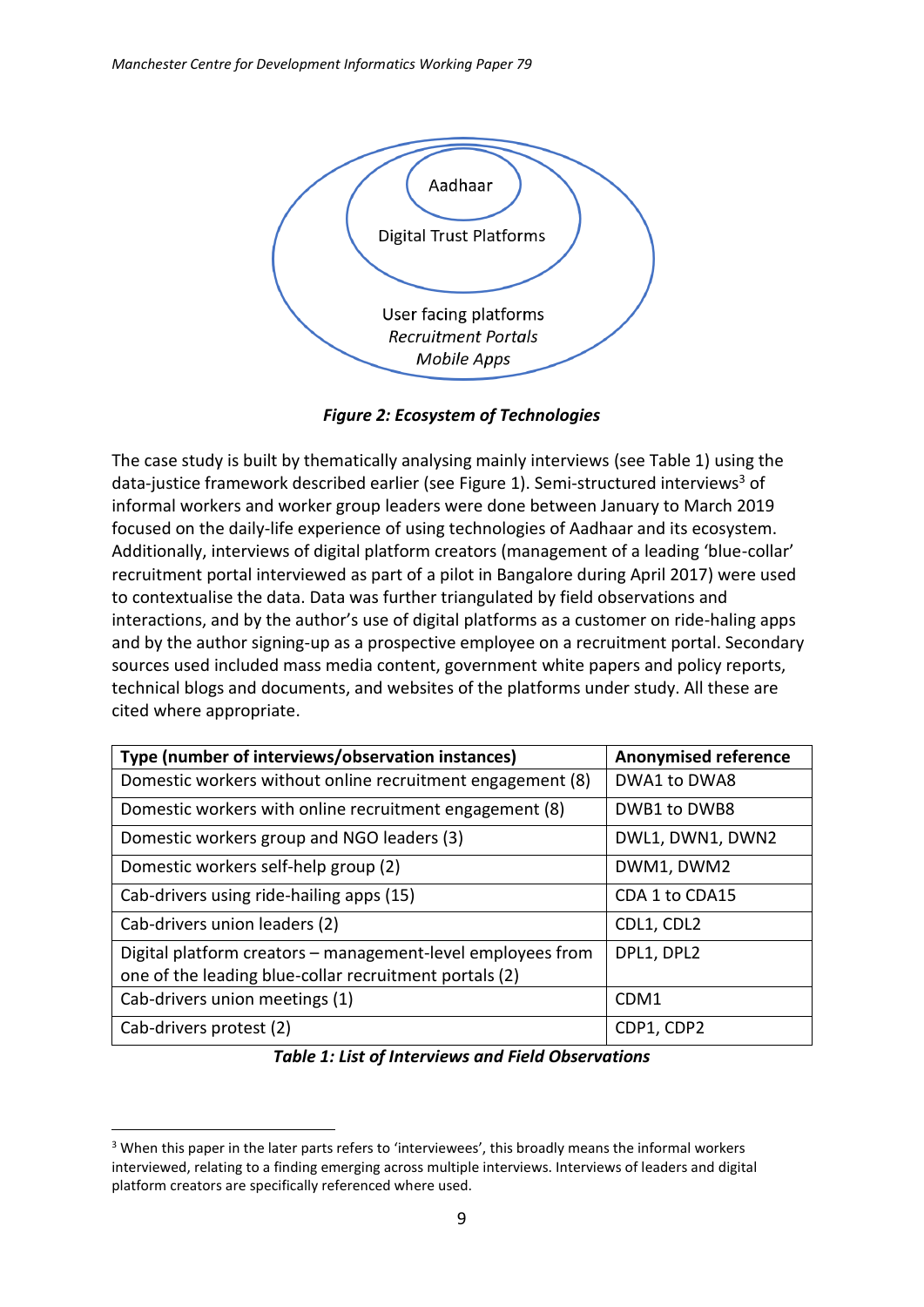## <span id="page-11-0"></span>**D. Findings**

This section is structured based on the data-justice framework discussed in earlier sections. The injustices arising due to cultural, economic and political subordination are presented respectively as per the 'abnormal justice' dimensions.

#### <span id="page-11-1"></span>**D1. Misrecognition**

#### **Asymmetry of Recognition**

Aadhaar opens new avenues for informal workers to seek employment on digital platforms as cab-drivers and domestic workers. Prominently the slogan that the programme is branded with, is 'My Aadhaar. My Identity/Recognition'<sup>4</sup> . It is reinforced by government advertisement strategies that project use of Aadhaar as the digital means to claim recognition for disadvantaged groups – particularly domestic workers. The narratives with which Aadhaar has been presented thus plays on the need for recognition in gaining employment as an informal worker (Aadhaar UIDAI 2018). Before the Supreme Court ruling in late 2018 disallowed private sector use of Aadhaar, digital recruitment and trust platforms partnered with UIDAI in enabling e-KYC-based authentication of job seekers, showing the 'Aadhaar verified' tag on profiles as a signal of trust to recruiters, and to incentivise verification through Aadhaar for other job seekers (DPL1, ILO 2017). But clients – the private household employers on the recruitment portals and cab-riding customers on ride-hailing apps – who would employ the services of informal workers are not verified.

The digital verification here mainly works to signal trust by enabling the clients to gauge their risk in engaging services of a new employee. But a similar function is not available to the workers as the clients themselves are not verified digitally, resulting in an asymmetrical one-way formalisation of surveillance and recognition. Digital verification here replaces urban local-area informal referral networks which are traditionally used to seek employment (DWA8). There is a loss of these 'mutual trust' networks – sometimes in place for decades – which help informal workers recognise potential 'good' employers referred via word-of-mouth by their peers in both the cases of cab-drivers and domestic workers (DWL1, CDM1). Informal workers highlight this asymmetry as an issue of safety which hinders their easy recognition of potential employers and in not knowing their local work conditions, as the traditional peer networks provided a possibility to informally vet households of potential employers. Similarly, this asymmetry manifests again when cab-drivers highlight a need for assurance of their on the job safety. Citing recent crimes against cab-drivers by cab-riding customers (TOI 2017, HT 2018a, The Hindu 2019), the drivers suggest Aadhaar-based verification of cab-riding customers as a possible solution that mirrors their own verification on digital platforms (CDM1). Asymmetrical verification practices deem the informal workers only to be trusted after a formal mechanism of verification, even when they are provided no avenues for formal knowledge of their working conditions and employers.

<sup>&</sup>lt;u>.</u> 4 In Hindi – *Mera Aadhaar, mera pehchaan* – the word 'pehchaan' has a technical meaning of identity with recognition as the broader meaning.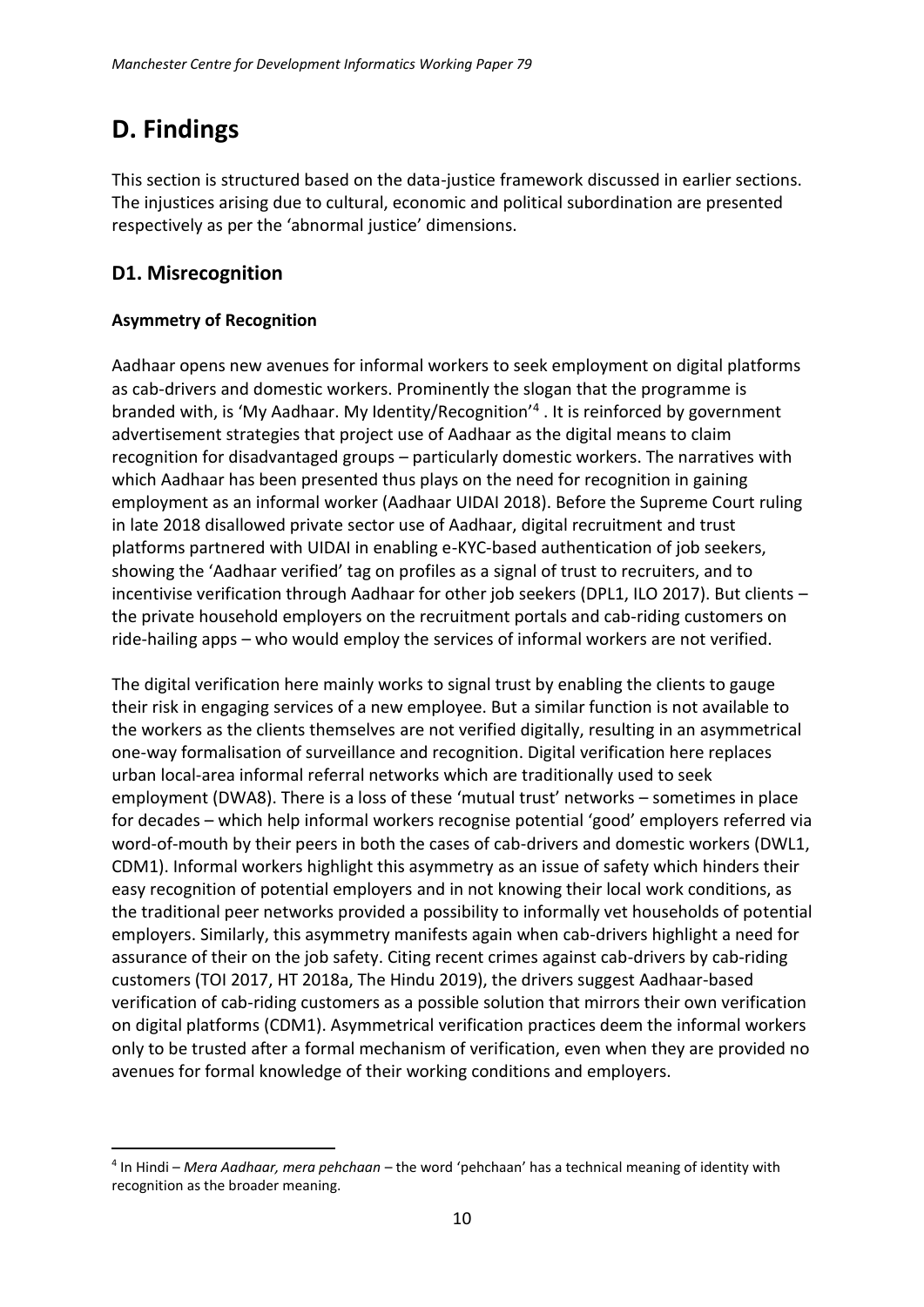#### **Absence of Worker Legitimacy**

The drivers argue that the stringent identity verification using Aadhaar while joining a digital platform – made mandatory for all practical purposes – uses their verification only to signal safety to cab-riding customers and enable participation in digital payment. Operationally the digital identity does not help them gain recognition as legitimate drivers during their daily work on the road due to lack of institutional support from the digital platforms, irrespective of the driver's verification status. This is especially evident when issues of customer dispute arise or when drivers need to engage with the police (CDL2). Traffic or beat police, as reported by cab-drivers, use their prior disposition of domination against informal workers. As a result, instances are reported where police use their petty power to verbally abuse and intimidate cab-drivers, and in some cases seek bribes (Thozhilalar Koodam 2019). Cabdrivers protest this as 'police harassment' and seek a means to gain legitimacy of their role as a driver (CDP1). Ultimately while a digital identity helps the drivers gain work through digital platforms it does not lend itself to signal legitimacy for such purposes on the road.

The fragmented nature of work on digital platforms is also related to how such issues of identity affect the cab-drivers. Consider the case of the long-running transport option of auto-rickshaws (also known in other countries as tuk-tuks) where an organised and formal unionising of drivers and collective efforts has long existed through 'auto stands' (local area parking spaces that act also as meeting spots) (Transparent Chennai 2012). In many cases these organised efforts also have the advantage of strong political party patronage. Autorickshaw drivers resort to their union or auto-stands for institutional support when for example they gain negative attention from the police in claiming their legitimacy as drivers. Cabs on the other hand are a recent phenomenon in Chennai, with a strong dependence on digital platforms as a basis for atomised self-employment. While digital platforms have reduced the infamous ability of drivers (both auto and cab) to set exorbitant rates and engage in undue haggling, the atomised existence of platform-based work leaves drivers – cab-drivers particularly – to their own devices to contend with the lack of recognition of their urban role as a driver. To get over this issue, fledgling efforts have begun on unionising. One cab-drivers' union now issues paper identity cards that they seek to use to signal their union membership. These collective efforts of the drivers are directed to claim their legitimacy given the lack of support on this front from the digital platforms, especially when stopped on the road by the police or when challenged by customers (CDM1, CDL1).

In summary, while Aadhaar provides increased employment opportunities, as a social impact the push for digital verification is seen to be based on the status subordination of informal workers, with their extant social subordination ostensibly extended into the digital realm. Here Aadhaar-based verification in its social role is directly used to assuage security anxieties of the clients of digital platforms who hail from middle and higher socio-economic classes. But as an identity Aadhaar and its uses on digital platforms is not set up to help claim legitimate recognition of the informal workers' role in their workplace and it does not address security and safety concerns of the informal workers. Ultimately Aadhaar works mainly as a tool of recognition asymmetrically through routine surveillance of the already culturally-subordinated groups – digitally reifying the socially extant inequity of recognition.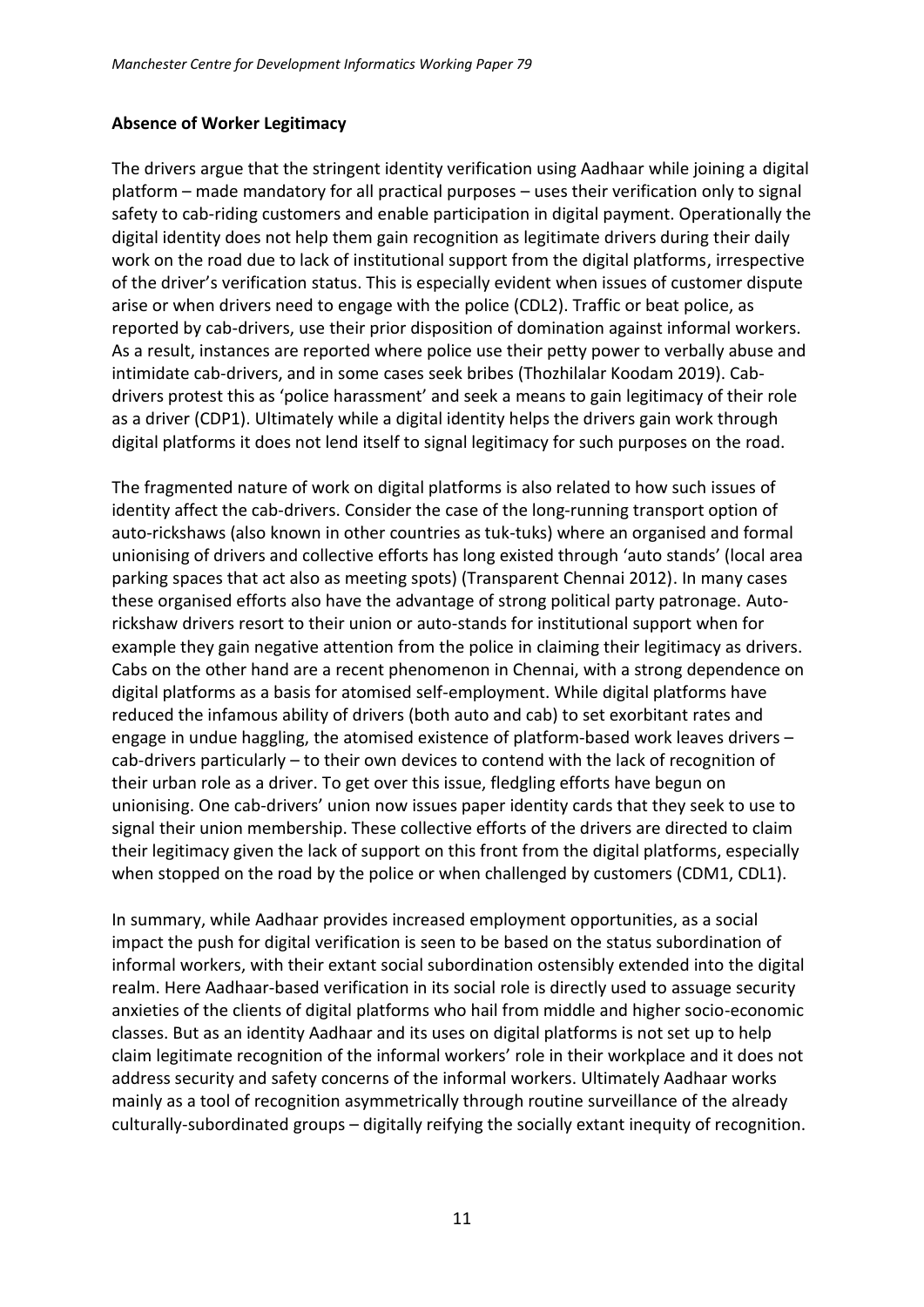#### <span id="page-13-0"></span>**D2. Maldistribution**

<u>.</u>

#### **Limited Digital Financial Inclusion**

Aadhaar is directly related to two aspects of financial inclusion of informal workers into the wider economy – as verification for bank accounts and to enable digital payments. The easy opening of bank accounts for previously unbanked populations like the informal workers has been the main agenda of Aadhaar in driving financial inclusion. The interviewees' expected benefits and reasons why they signed up to Aadhaar are tied to narratives of seeking economic betterment. These include the possibility to participate in the wider economy through the opening of bank accounts, and through the ease of accessing government subsidies and getting cash benefit transfers directly to their accounts. Specifically, they also mention the possibilities to access loans from both public and private lenders (various interviewees, DWL1, DWN2). These ideas presented by the workers themselves are congruent with the governmental narrative of Aadhaar-enabled financial inclusion.

While such Aadhaar uses have driven an increase in number of bank accounts, it is acknowledged widely<sup>5</sup> that in practice Aadhaar mainly acts as yet another paper document to prove individuals' identity, as was the case for most of the interviewed domestic workers. Such Aadhaar linkages are done mainly due to the state push to make these verified bank accounts a channel for receiving government subsidies. Digitally-enabled financial inclusion beyond this is limited as further formal economic participation using bank accounts does not occur easily. This echoes the World Bank finding (Demirgüç-Kunt et al. 2017) on financial inclusion where almost half of all accounts opened under the recent governmental efforts see them being inactive in the last year. This is true particularly for domestic workers whose wages are transacted in cash and their bank accounts only work to receive government subsidies. With the wider economy that the informal workers engage with being still cashoriented, cash is still king for their livelihood (various interviewees).

In this context Aadhaar also enables digital financial transactions – like mobile payments or digital wallets based on linked bank accounts. But there is not yet a widespread use among the informal workers to undertake daily economic transactions using digital means, beyond that which is imposed by digital platforms as in the case of cab-drivers. Even the digital financial transactions integrated on ride-hailing apps present some challenges. Digital payments are clearly presented as a convenience and attraction to cab-riding customers to increase demand of platform usage. To match this customer demand, during the initial marketing phase, digital platforms ramped up the supply of cab-drivers and focused on enabling them to accept digital payments from customers. Drivers were incentivised to join with full verification using Aadhaar which was required for their use of digital payments. The initial promise was one of a lower commission taken by the digital platforms with the drivers promised higher income (CDL1). Drivers' experiences in Chennai echo reports from other Indian cities where drivers expected and were promised an income around Rs.100,000 per month (c.US\$%1,500). But they saw their income fall to 20% of this promised amount. As

<sup>5</sup> Both from interviewees and from a report 'State of Aadhaar' from the Omidyar Network based on a largescale survey for 2017-18 – see Abraham et al. (2018).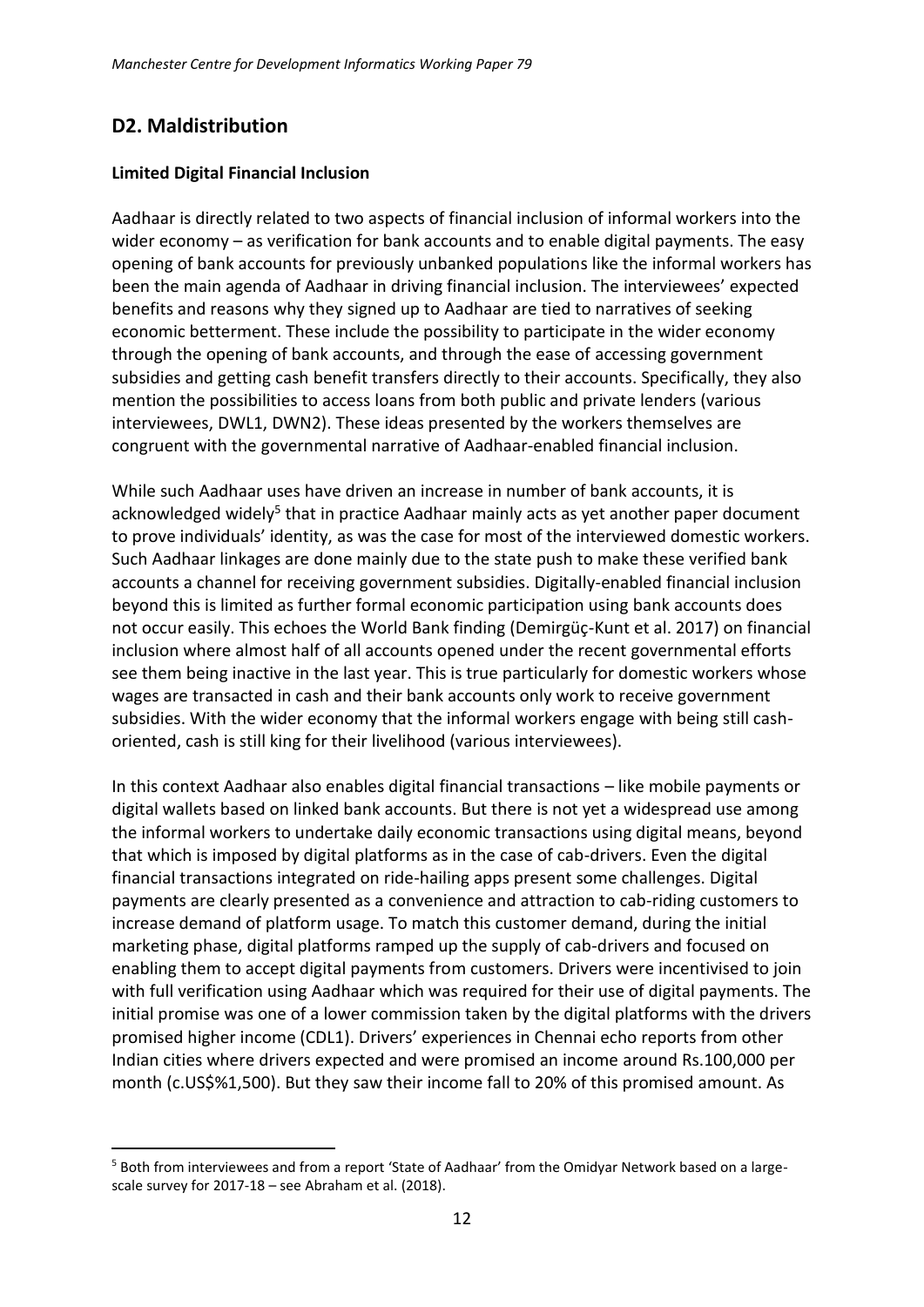the market matured there was increased competition for passengers but also an increased share of income taken as commission by the digital platforms (HT 2018c).

Further specific tactics across the board from major ride-hailing apps cut into driver's income. In 2015 the platforms started levying a fixed fee per week from the drivers over and above the per-ride commission. This was designed as a bid to discourage drivers from switching between apps and to lock them in – as the fixed costs are payable even if the driver logs in just once a week. So, a driver using two apps will be charged by both platforms and is better off using only one of them to avoid double fixed costs. Such factors have brought about a decreasing share of cab-driver share of booking revenue (in one report a decrease from 60% to 24%) (ET 2018c). This lowering of income has also pushed some drivers into further financial difficulties, especially as some of the drivers purchase a car (and in some cases other items such as phones) via the platform financed through loans tied to their contract as a self-employed partner. Their income from the digital platforms then is deducted to the tune of the expected regular loan payment amounts, levied directly through the driver's bank account. All these factors lock such drivers to the platform for employment with declining earnings with them stuck with the major ongoing liability of a car loan with additional payment processing fees payable to digital payment providers which cut into the cab-driver's profit margin.

#### **Impacts of Digital Payment**

The adoption of Aadhaar is related to the increase in digital payments within the last few years which specifically has impacted informal workers. The Indian government, driven by Aadhaar as a core technology has pushed for a 'state-of-the-art' digital payment system (RBI 2019a). Digital identification plays the central role in the long-term strategy of the India central bank to ensure availability of 'aggregate data' about credit across the country and to drive formal economic participation (RBI 2019b). The culmination of these efforts was the demonetisation of currency notes that happened in 2016, which disproportionately affected those within the informal sector (Gupta & Auerswald 2019). Nearly 80% of currency in use in the economy was taken out of circulation by the Government of India – citing control of corruption and 'black money', and as a bid to force formalisation of financial transactions within the sizable informal part of the Indian economy. Informal workers saw the immediate necessity to participate in the digital economy for their livelihoods and encountered rapid changes in employment and their income governed by the digital platforms. The cash crunch not only affected the livelihoods of cash-dependent informal workers, but also the informal part of the economy that they depend on, due to the inability of small businesses like micro traders who struggled to adapt to digital payments (Unni 2018).

Meanwhile, there has been an acceleration in the Indian economy with cashless and digital transaction becoming prevalent bringing in a near-exponential increase in the digital payments market. Cab-drivers are increasingly dependent on the digital platform's integrated payment solutions such as digital wallets or card payment interfaces. Though these solutions have been reported to have frequent operational delays in transferring customer fare payments into the bank accounts of the cab-drivers (various interviewees). Even as the Indian government pushed for the spread of digital payments and reduced the transaction costs of taking card payments – which were at 1 to 2% – the digital platforms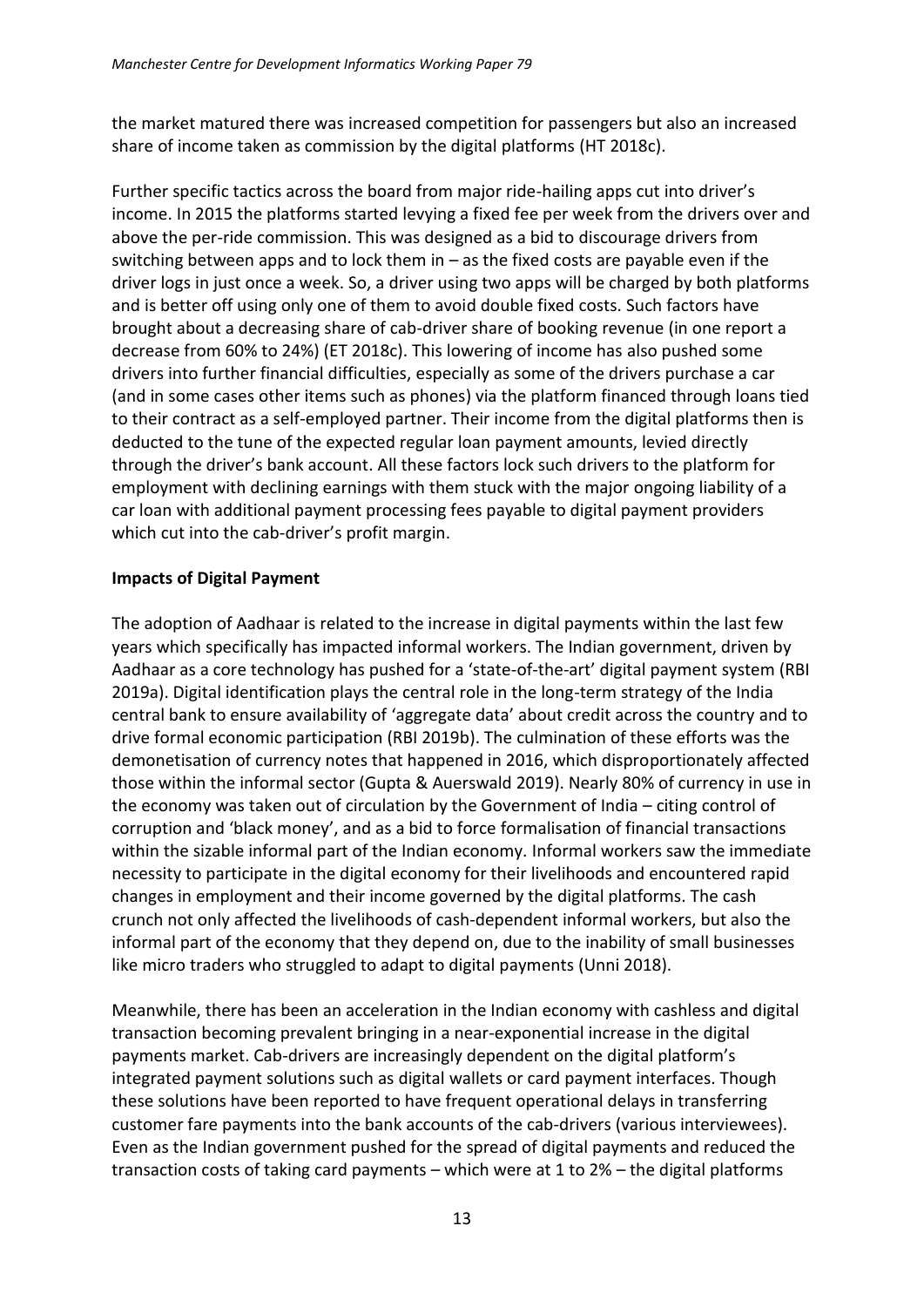have not passed on this reduction in costs to the driver. Due to these factors lowering their income, drivers sometimes see a situation of daily cash crunch. Most of them depend on the turnover of cash to manage their mostly cash-based daily living and working conditions including paying for petrol (CDL1, CDL2, various interviewees). To counter this effect of digital payments it has been observed that some drivers call potential riders, after accepting rides and ahead of pick-up, to agree on cash payments (CDL1, author observation). Though not all can undertake this workaround due to platform-imposed revenue targets.

Thus, the imposition of digital payments affects informal workers disproportionately compared to upper and middle socio-economic classes who have access to formal and regulated banking. This, as an increased benefit to the already formalised section of the economy, reinforces existing economic inequality driven by increasing dependence on digital payments. With the digital platforms and the gig-economy remaining largely unregulated, the workers face exploitative terms of work and uncertainties even when they do participate in digital payment transactions.

#### **Monetisation of Data**

At its core, digital verification is presented as a direct economic benefit to informal workers with them handing over their personal data and sometimes engaging with biometric surveillance in the process. This results in a direct loss of control of their personal data in the absence of actual legal data protection and defined privacy assurance on digital platforms. The platforms derive economic value through monetisation of this data which is available without any legitimate guidelines of data-use. An analysis of recruitment portals show that monetisation is sought by sale of premium services and subscriptions to both recruiters and job seekers alike. The recruiters are able to 'buy' contact information in tranches which includes personal information of the job-seeker. Additionally, data-driven marketing elements like advertisement revenue and cross-selling using data-analytics are made possible. The observed case was of 'special offers' for jobs seekers seemingly targeting 'verified' job-seekers using their profile data which advertised opening a bank account using 'easy' identity verification.

The accumulated data due to increasing datafication and new-found digital participation of informal workers is available to the platforms as a user-base and dataset which in turn forms an economic asset that makes up a core part of their business model (DPL1, DPL2). This is seen in the growing economic performance of the platforms – with ride-hailing app valuations driven by verified driver numbers (Traxcn 2016), and an ongoing consolidation in the recruitment portal market based on their 'blue-collar' worker user-base (Modgil 2017) . The state has also bolstered increasing datafication by policies like the National Career Service (NCS) government portal which makes Aadhaar mandatory (NCS n.d.) for registration for job search. The government portal includes listing of urban informal worker opportunities and works with direct integration to online recruitment portals and ridehailing apps.

Thus, Aadhaar-enabled verification of the previously digitally excluded population driven by existing economic inequality is the basis on which these business models see a direct increase in their user-base enabling extraction of economic value of user data through the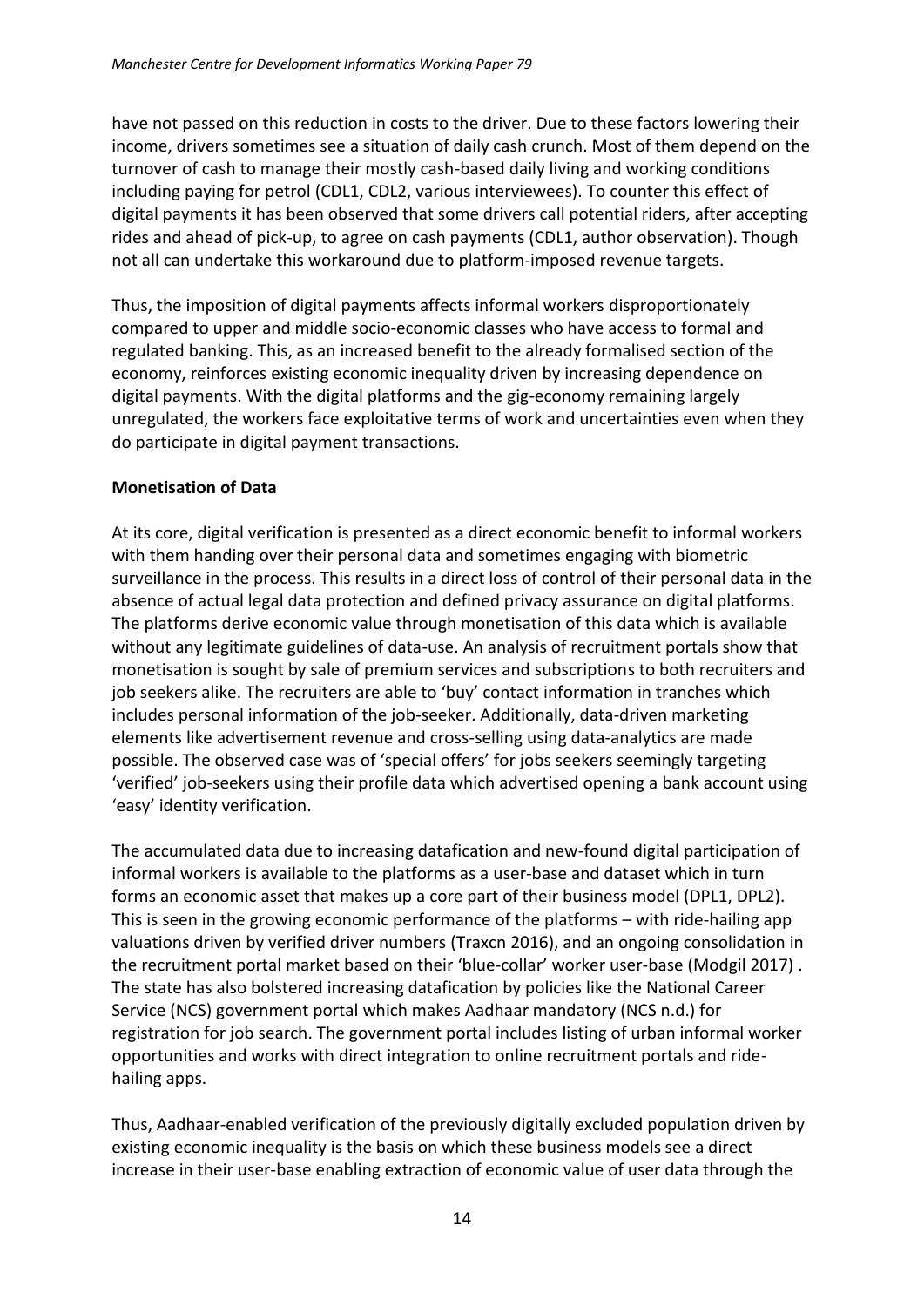monetisation practices on these platforms. This echoes arguments of 'informational capitalism' (Andrejevic 2015) – of parting with one's personal data not necessarily providing economic value to the individual but extracted for value in the aggregate by platforms. The main issue of equity arises due to the synergy of technology companies' business models and the state push for ostensible mandatory digital securitisation of society under Aadhaar. While the workers find new avenues for job-seeking via the digital technologies, enabling digital participation in this mode without due protection has helped platforms gain the most economic value with clients following next in gaining advantage due to digital provision of services. The state to a lesser extent gains the ability to enact digital surveillant control on the previously invisible informal workers. Ultimately informal workers themselves gain the least in such an environment where the absence of regulation and data protection directly places them in an emerging form of economic subordination.

#### <span id="page-16-0"></span>**D3. Misrepresentation**

#### **Informed Consent Issues**

Aadhaar's procedures for 'informed consent' have been contested legally and in practice. This is especially because the law that ratified Aadhaar and its defined process of consent emerged in 2016 but biometric and other data had been collected since 2010 (ET 2018d). Mass collection of consent was done in what has been referred to as 'consent camps' (ET 2017) with a rather bureaucratic approach to getting consent by rote 'retroactively' after the wider roll-out. Echoing this the interviewed informal workers acknowledge routine signing and filling up of forms during enrolment and linkages; undertaken without time or capacity to fully understand what is being signed. Moreover, many of the online forms and printed terms which collect consent are in English, the dominant language of governance in India (author observation). This is true of commercial digital platforms as well. Yet Englishlanguage literacy among informal workers is low. These issues position the surveilled individuals facing a lack of information while giving consent, particularly so for informal workers who are disadvantaged in data-literacy and language (Kaur 2018); a systemic issue faced by marginalised groups. As one of the domestic workers puts it linkages are done as 'the government says so and we do it. We don't question it' (DWA7).

This has enabled seemingly 'mandatory' Aadhaar linkages pushed by private players like telecom companies. With the absence of clarity on whether Aadhaar was mandatory or voluntary, during the early months of 2018 banks and telecom companies sent continuous and officious notifications forcing customers to link Aadhaar to their bank accounts and mobile numbers (Manzar 2018). This practice continued until a clear direction on the disallowance of private use of Aadhaar authentication came in by September 2018. The 12 digit Aadhaar numbers collected by such mechanisms still reside in the databases of the private sector agencies (HT 2018b). This and the pervasive linkages of Aadhaar numbers to multiple databases presents a possibility for cross profiling by the state and private entities; again without the explicit or valid informed consent of the individuals who have been recorded.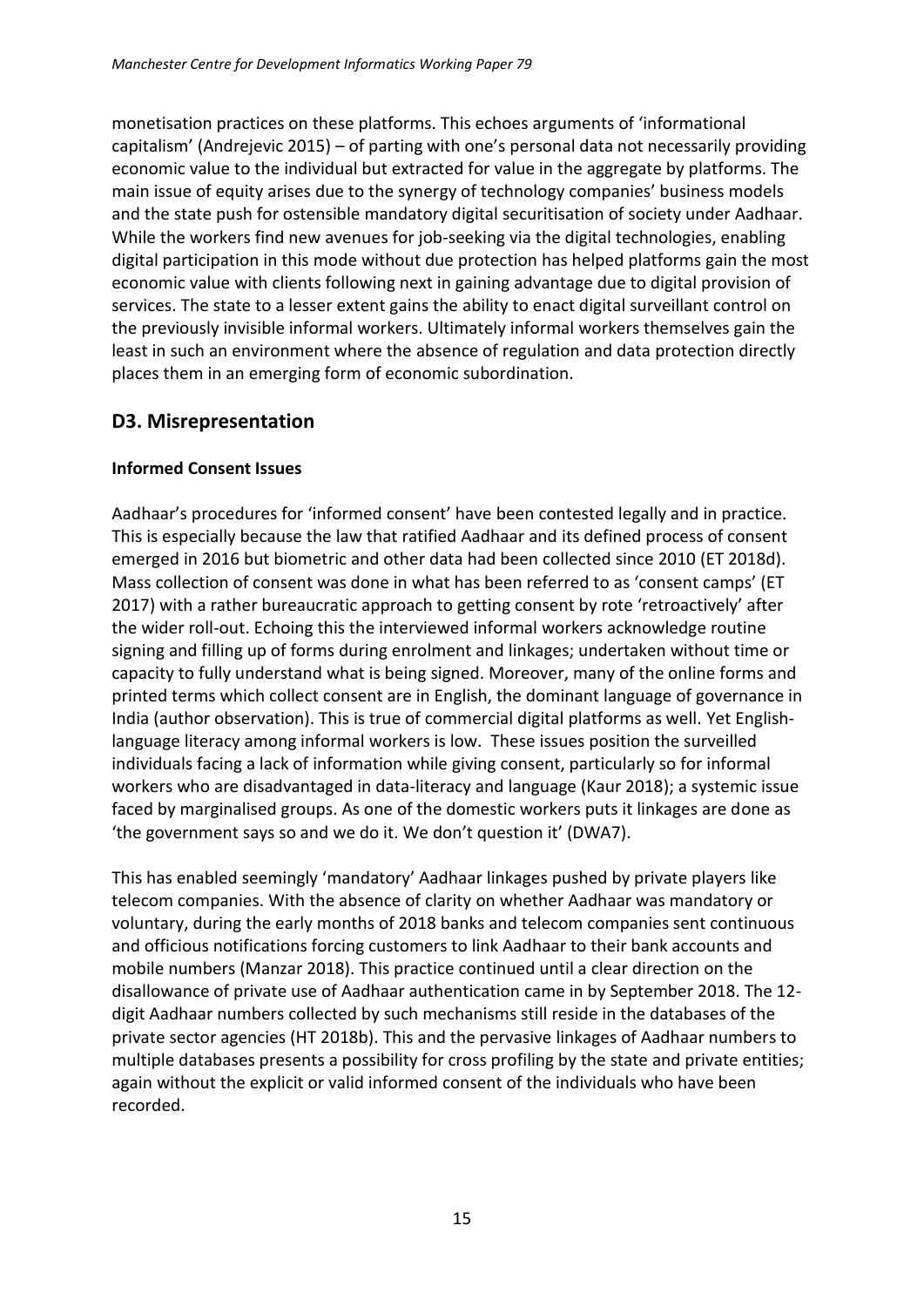#### **Disparity in Procedural Redressal**

Following the Supreme Court ruling in late 2018, the sharing of Aadhaar numbers and linkages to certain private sector services like telecom companies or mobile digital payment providers was deemed a security issue that needed to be addressed. In response, specific solutions were devised including Aadhaar de-linkage requests (Business Standard 2018) using online forms or emails directed to private sector providers, and a solution of a temporary 'Virtual Identity Number' generated online that would mask the actual Aadhaar number (ET 2018b, IE 2018). The identified issues of security were independent of the kind of users of Aadhaar and cut across all different classes of the society. However, since the redressal presented for these issues was mainly depended on online solutions and use of the internet. These solutions thus have an unequal reach putting vulnerable groups like informal workers at a disadvantage.

In fact, there has been a dearth of promotion and wide communication of the solutions to security issues, compared to how strongly and in an accessible manner the linkages were pushed in the first place using mobile text alerts. This too affects the vulnerable population disproportionately. Interviewees mentioned that while some aspects of the Supreme Court ruling and the media conversation around that are known to them, none of them have used a Virtual Identity Number or sought de-linking as they have not been informed authoritatively by telecom companies or the state about these things. Even the cab-drivers who are more data-literate relative to the domestic workers group, mention that while they use mobiles apps and services like Facebook (CDL1), the engagement with online governmental processes is limited and time consuming.

The inequity of these redressal processes being primarily online or smartphone-based is compounded by two other factors – kiosk-driven services and mobile-based 'one-timepasswords' (OTPs) for security. Firstly, government Aadhaar kiosks are expected to serve those who cannot access the internet directly. This creates a disparity for the marginalised groups who need to pay to access kiosk services as opposed to someone who can access these free services on the internet. Further, due to delays or higher demand at regulated governmental kiosks, the informal workers recount being forced to use unregulated and potentially corrupt private internet browsing centres which charge higher fees that are hard for these workers to afford.

Secondly, the safety of Aadhaar transactions is dependent mainly on a 'secret' mobile textbased OTPs (LiveMint 2018). These OTPs are routinely shared with others – especially due to absence of clear information about their usage and because of data-literacy challenges as experienced by informal workers, which directly affects their data security. Domestic workers – almost all of whom using feature phones rather than smartphones – reported it difficult to engage with the OTP process. They depend on an intermediary such as a family member or acquaintance to read text messages, with many such alerts reported by some as having been left unread for a long period of time. In one case it resulted in delay of subsidy reaching the domestic worker's bank account (DWL1). Further, In case of cab-drivers they report submitting Aadhaar paper copies at the time of signing up to be a ride-hailing app driver and receiving multiple OTPs on their mobile which were then asked for by customer care agents over the phone (CDL1, CDL2). These were effectively used to set up the cab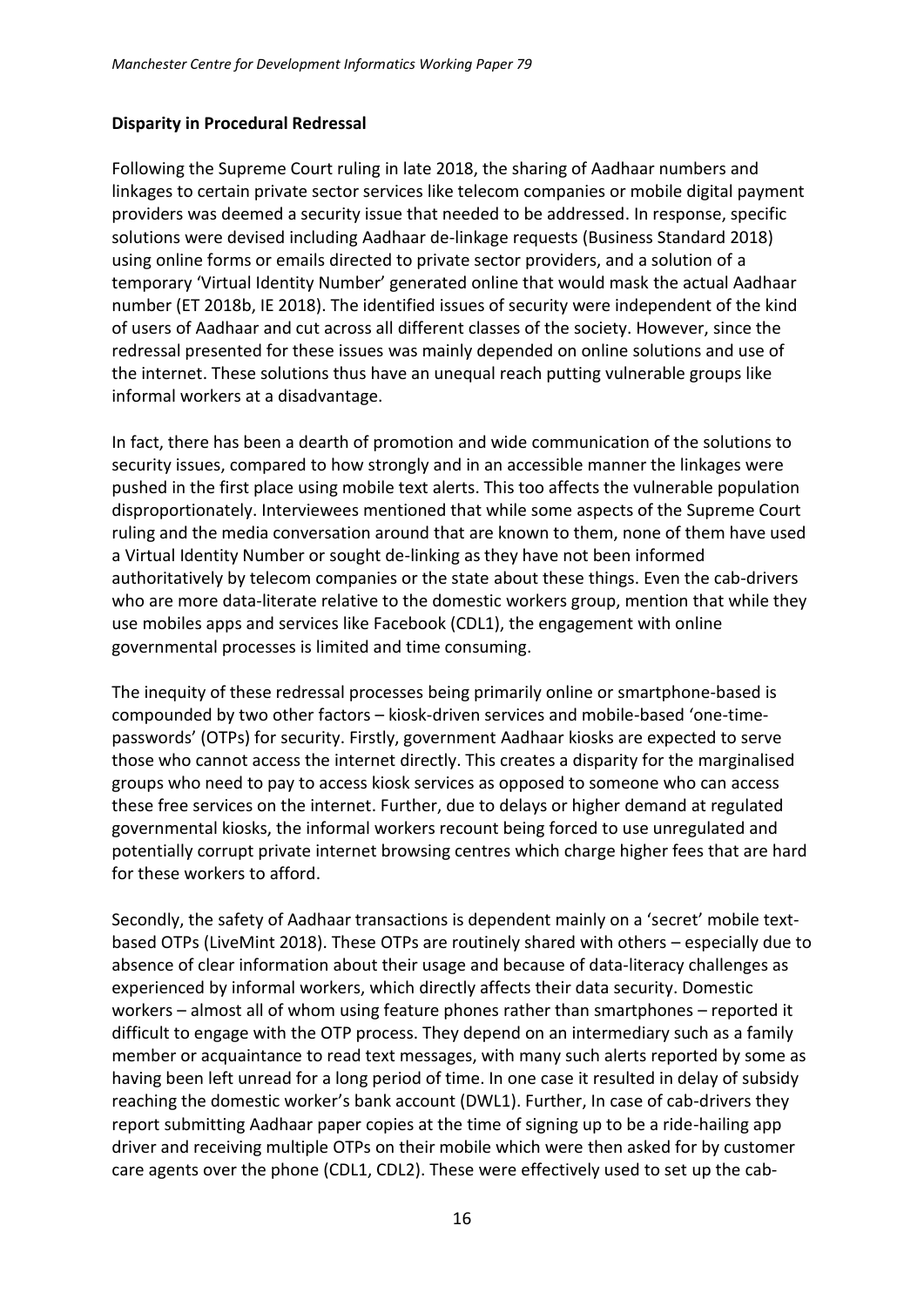drivers with digital payment options related to the apps. The cab-drivers in their subordinated position find it obligatory to share the OTPs and without any opportunity for provision of informed consent. Loopholes like this have been highlighted as the basis for financial scams where impostors pretending to be officials call up asking for Aadhaar-related OTPs (Ganjoo 2018).

Thus, procedural aspects around Aadhaar present a subordination based on digital access and data-literacy to create undue disparity based on both information presented and of recourse to redressal. Marginalised communities under Aadhaar who are pushed to mandatorily use digital identity are unable to voice consent in practice due to an ineffectiveness or absence of information presented to them. This is further exacerbated when procedural solutions as corrective action also create disparity due to varying levels of digital access.

## <span id="page-18-0"></span>**E. Discussion**

Under abnormal justice Nancy Fraser presents a 'frame' as the rules of participation across the three dimensions of justice. Here the 'frame' is the basic societal rules of Aadhaar-led inclusive participation of informal workers driven by data and identity. This in practice is a heterogeneous assemblage of laws, processes and technologies, which have been queried in the above discussion. Taken as a whole the understanding of the 'what' of justice emerges – as equitable participation overcoming subordination in attaining fair recognition, distribution and representation. This also presents a means to connect justice to the wider context of marginalisation, digital identification and the datafication of livelihood at large. This alongside a further discussion on the data-justice framework follows in this section.

#### <span id="page-18-1"></span>**E1. Justice under Datafication**

Culturally, justice can be formulated as fair access to legitimacy, as sought by marginalised groups in their use of digital technology in a bid to overcome the existing social imbalance of recognition that acts against them. Additionally, data justice also needs to incorporate the impact of participation in the digital economy. Justice then can be queried; asking if technology helps overcome cultural subordination or in a negative sense technology acts exploitatively to cement existing inequities. Much as Cummings & O'Neil (2015) commented, here technology is a 'mirror' of the society, in that it can replicate the extant class-based and cultural issues related to marginalisation. Going by the case evidence, data justice has to account for the risk that subordination – which existed in cultural and social practices experienced by marginalised groups – is digitally reified onto their datafied representation and the technological processes they engage with.

Economically, digital identity is intimately connected to economic development and poverty reduction programmes as evident in agendas such as 'identity for development' (ID4D 2016, Beduschi et al. 2017). But these programmes do not account for the impact of datafication that inevitably follows the provision of digital identity. Data in such a case has been seen to be intrinsically connected to economic value production for commercial players. Clearly,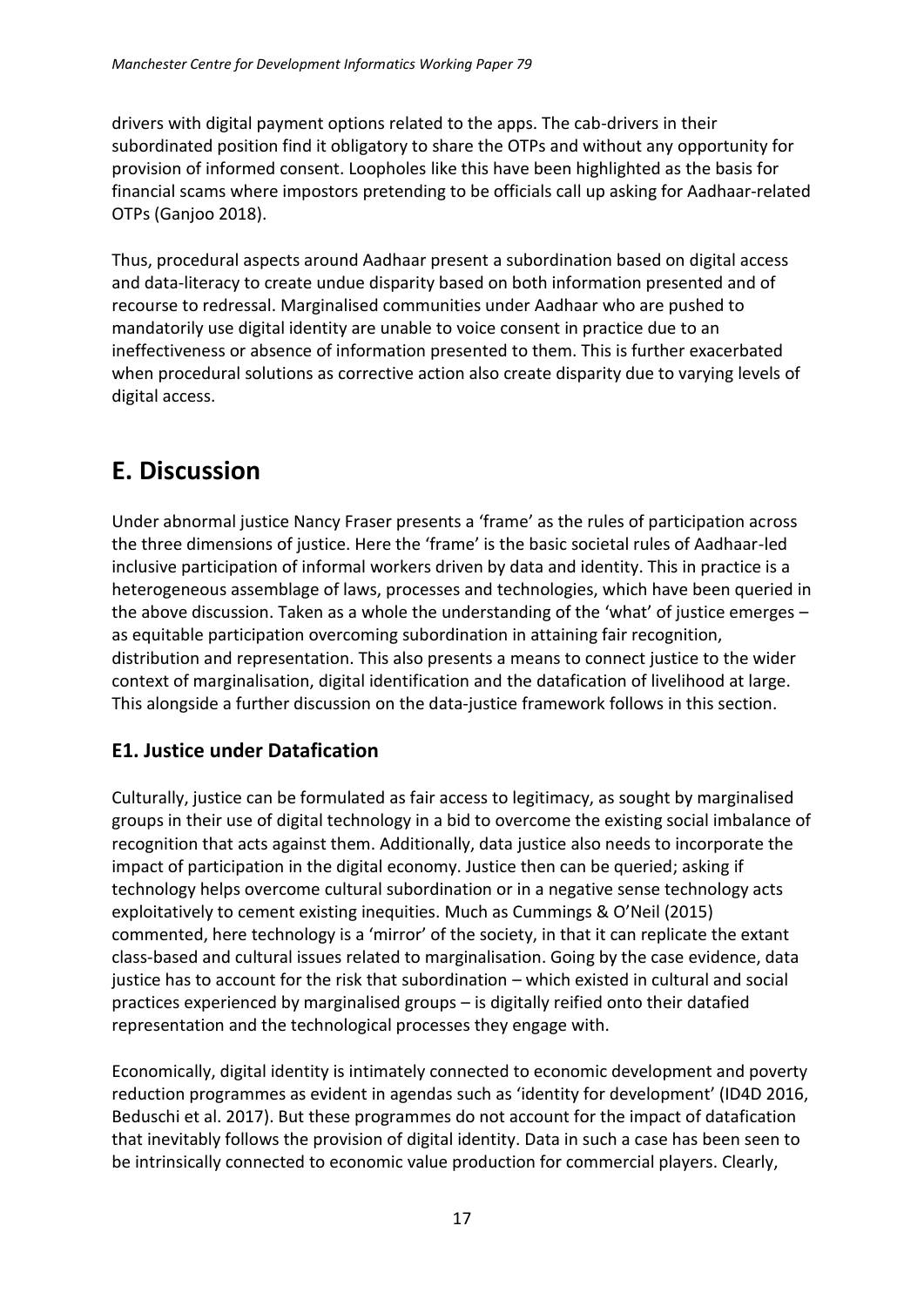enough evidence exists that imperfect protection of an already marginalised community can further exacerbate their economic condition. But an additional distributive aspect of justice then emerges where technology helping fair participation of the economically subordinated can also enable unfair exploitation of the personal data of the marginalised. Injustice here as shown can lead to even further economic subordination based on the newfound digital participation of marginalised groups.

Finally, in the political domain, justice as an aspect of representation is intimately connected to the wider political voice-lessness of marginalised groups – the solution to which is devised through digital technologies and by datafication by recent governmental policies and programmes (Gurumurthy et al. 2016). Digital identity is clearly adopted globally under such a tenet. Two aspects of datafication form the focus of political justice. Unjust rules for consent under processes of datafication deny vulnerable communities a voice in participating equitably, putting them at further disadvantage. Redressal efforts to technological problems also can be procedurally unfair, aggravating existing marginalisation. Justice then is conceptualised as equal 'voice' through informed consent and as a fair procedural means to question any vulnerability arising due to digital technology.

#### <span id="page-19-0"></span>**E2. Stakeholders of Data Justice**

The case study also provides insights into subordination through the 'who' of justice – the second node. As Fraser (2009) noted, cultural and economic subordination can feed off one another – with middle and higher socio-economic groups who already enjoy dominance reifying that position in the digital realm. People can be understood as disparate classes within society with digital technology clearly benefitting some over others. This presents an opportunity to theorise the role of those who are affected by technology and data under the data-justice lens. Existing discussion of inequalities related to data (Manovich 2012, Andrejevic 2014, Cinnamon 2017) presents the analytical category of users related to datafication based on personal data production. For instance, Manovich (2012) presents three divisions of the 'data-classes' – the ones who create data, who collect data, and who analyse data. But the 'who' of data justice based on the above discussion can extend analytical categories beyond data production. Especially to contextualise the impact of data after its production and use, one can propose a data-class based analysis of stakeholders to study effects of datafication and who it benefits. This will invoke the three dimensional cultural, economic or political subordination in categorising stakeholders. From the case study, we can ascertain that Aadhaar as a means of digital participation unjustly subordinates informal workers in relation to other entities:

- Culturally, informal workers continue to be subordinated to clients who engage services using digital platforms. These are the private household employers on the recruitment portals and cab-riding customers on apps. Additionally, the state through the actions of the police continues to exert local power on informal workers.
- Economically, data is accumulated by digital platforms for extraction of economic value, presenting an unjust distribution of economic value that is based on the newfound and unprotected datafied existence of informal workers.
- Politically, the state and private entities create disparities based on informed consent and recourse to procedural solutions that create further digital-led vulnerability for informal workers.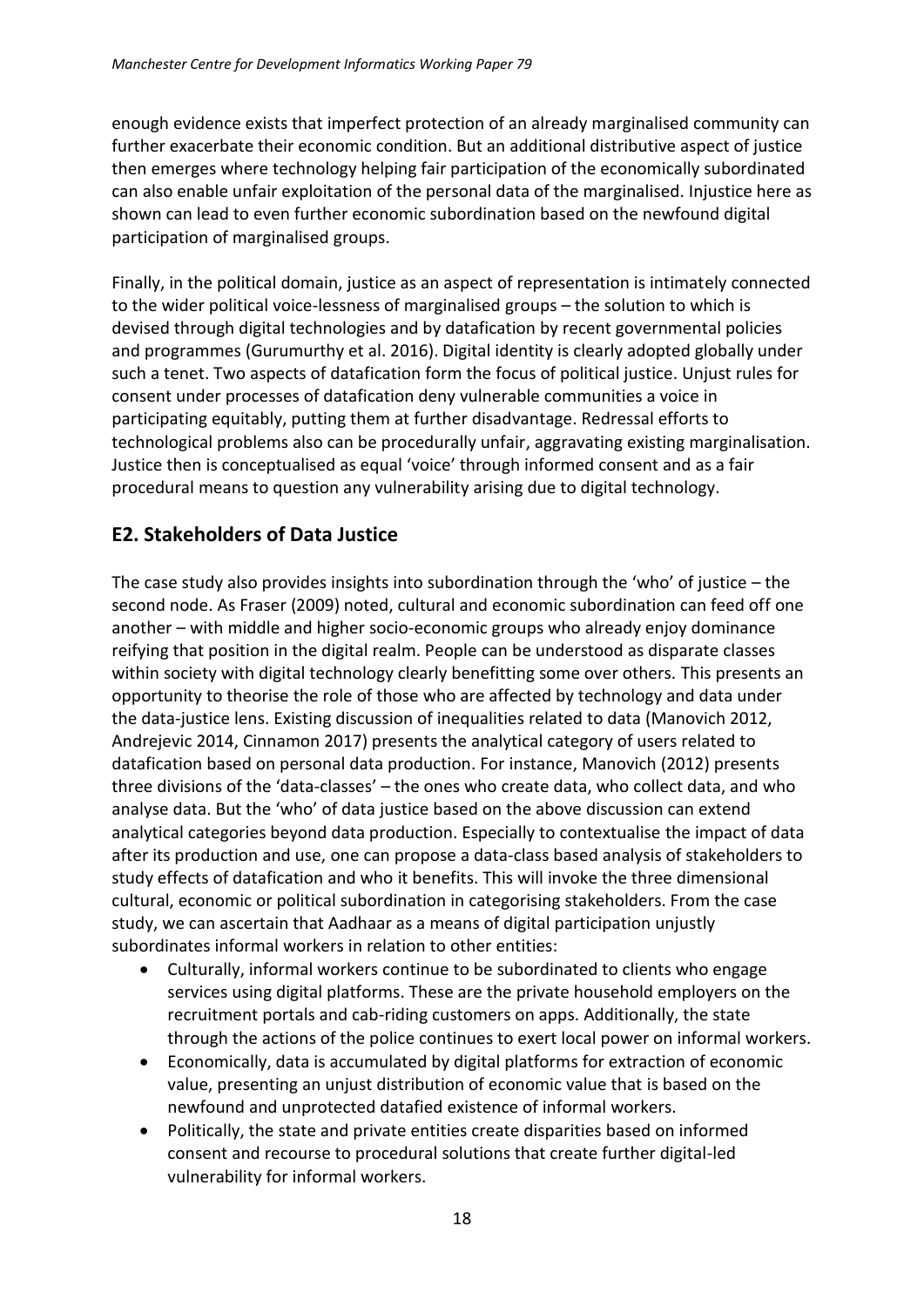### <span id="page-20-0"></span>**F. Conclusions and Recommendations**

The intricate entwinement of surveillance and datafication under digital identity has been explored in this paper with a case study of Aadhaar, India's biometric digital identity programme. The paper makes specific contributions in theorisation and through presentation of empirical analysis. The paper presents an adaptation of the social justice theorisation that works synergistically with notions of surveillance and datafication to present a data-justice framework. Using a rich empirical analysis, the paper has demonstrated the viability of such a framework derived from Nancy Fraser's (2009) work on 'abnormal justice' and its constituent dimensions – cultural recognition, economic distribution and political representation.

Empirically, by analysing the emerging surveillant technology of Aadhaar and its networked ecosystem, the paper sheds light on the social impact of such a programme. While surveillance using a digital identity is aimed at an agenda of inclusive participation of the disadvantaged in society, the use of a social justice lens points to the complex nature of its impacts. Via study of cab-drivers and domestic workers and their use of digital identity and platforms, this paper engages with digital identity and its complex networked ecosystem to understand consequent datafication, data-flows and their impacts.

Digital identities, it is found, do produce benefits to marginalised communities like informal workers in providing a legal identity both digitally and on paper – as a means of recognition, and in helping them participate in the mainstream economy through subsidy disbursement and by providing access to formal bank accounts. But there are downsides to these benefits across the three domains of justice. It is found that digital identity in its current form largely prioritises cultural and economic benefits for middle and higher socio-economic classes. Culturally, lower socio-economic classes do not see an improvement in their social standing as claimed by the wider identity agenda, while also being affected in the economic domain due to personal data being prone to extraction for value by commercial digital platforms. This is further impacted politically by inequity in voicing needs and due to unfair procedural aspects, both of which inordinately affect lower socio-economic classes.

These findings point to an exacerbation rather than narrowing of inherent inequalities between marginalised communities like informal workers and the more formal entities of Indian society: commercial businesses including digital platforms, and their middle-class clientele. Particularly it presents a complex synergy between governmental and private sectors: the data-flows between them and the impact on an already vulnerable population. Thus, the implication of the findings would be on both domains of data-subject rights and citizen rights. Although the discussion in the paper is based on the Indian case study, by engaging with the contestations for justice under surveillance and datafication, this paper has sought to more-widely contextualise the experience of marginalised communities under datafication. The paper also proposes understanding data-justice stakeholders using an extended 'data-class' notion incorporating the complex nature of cultural, economic and political interactions enabled by data.

The findings and the theorisation presented here contribute to the research agenda by addressing a specific knowledge gap. The social justice approach used here specifically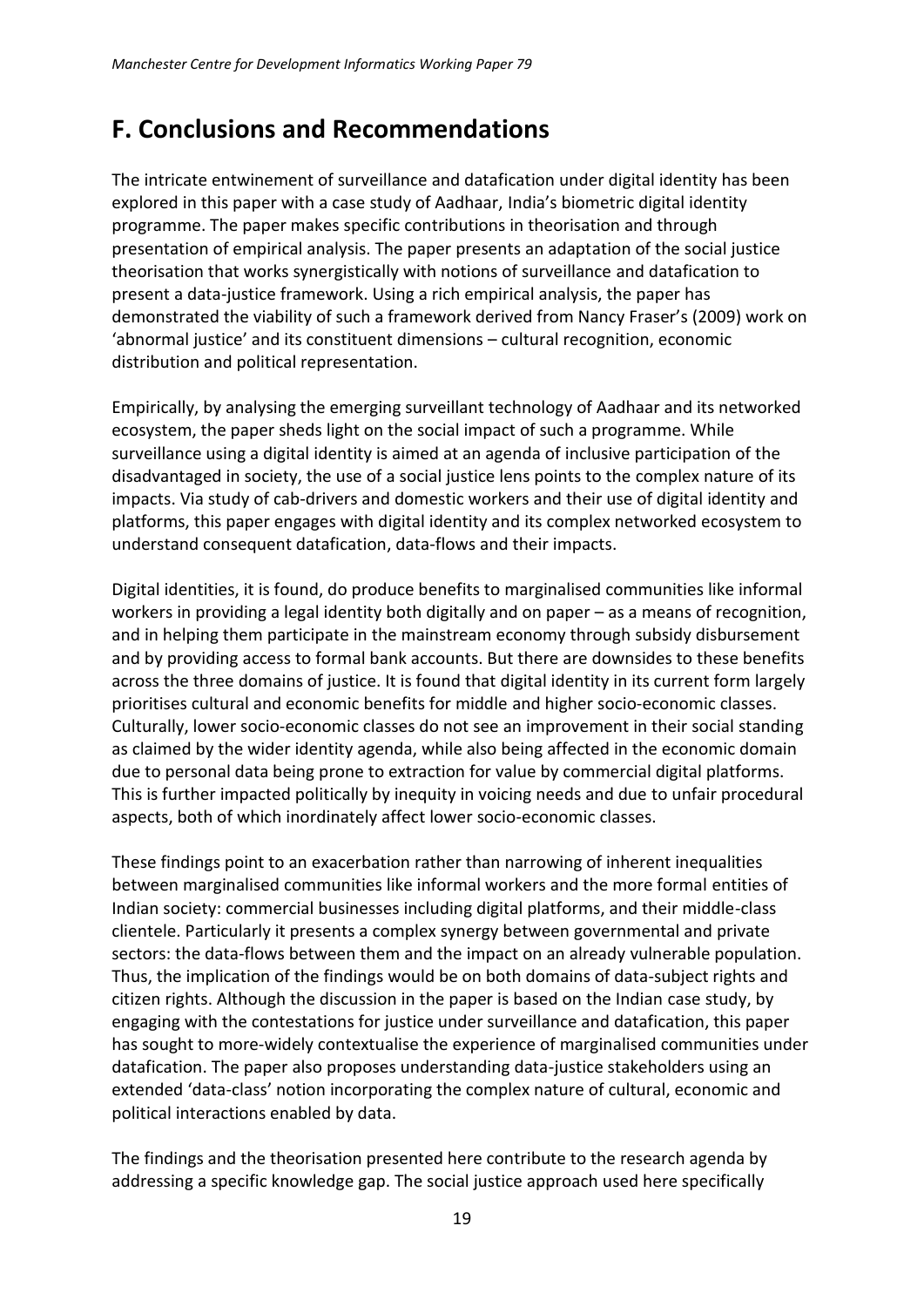answers the call to move away from the top-down technological approach prominently taken in presenting digital solutions that seek to enhance equitable participation in society (Eubanks 2014). In light of this, the paper has sought to understand everyday routines through which individuals use technology and data, and engage with digitally-delivered participation and its resultant social impacts. This argument has found favour with authors writing on data justice (Taylor 2017, Heeks & Renken 2018). Thus, the theorisation presented subsumes aspects of marginalisation, inequality, datafication and surveillance all under a lens of justice. Building further on this the research also seeks to understand the wider impact of data and technology in the global South in a way that goes beyond the individualistic-centric paradigms of privacy and rights which have been acknowledged as a gap in research (Marwick 2018).

Building on this paper, a future research area that needs closer inspection would be the effects of ongoing platformisation of work and wider datafication on informal workers. This paper particularly has laid the groundwork to understand the global South context in two specific ways which need to be prioritised for future research, especially using the lens of social justice. First, this paper has briefly explored the ways in which digital technologies like identity and gig-work platforms are intricately connected to collective and individual rights of informal workers in a datafied employment landscape. A detailed study of this is warranted with focus on the role of formal labour unions and other informal entities, and their efforts such as protests, collective bargaining and membership drives. Second, this paper has discussed specific details of how daily practices of informal workers are affected due to newfound digital participation on platforms. A wider exploration of the existing informality and marginality of such global South workers is needed, with a possible longitudinal study of informal workers transitioning into gig work. This can shed light on the expectation and needs of marginalised users such as informal workers before they transition onto digital platforms and provide insights into the impact, both positive and negative, once they take up gig work.

Finally, the following recommendations for practice can be garnered from the analysis of this paper:

- There is a need to determine the boundaries of datafication with particular focus on limits of open-architecture systems.
- Promoting advocacy of data rights among vulnerable populations is needed alongside data-literacy improvements.
- Transparency needs to be demanded from governmental data-sharing arrangements especially in the global South.
- Mechanisms of accountability for monetisation of personal data from governmental and private players alike need to be established including its impact on vulnerable populations.
- Advocacy is needed for hybrid-artefact solutions like smart cards, that can work stand-alone or when connected, and that can enable digital participation of vulnerable populations while mitigating risks of open architecture and multi-purpose digital identity.

These serve to engage with the rampant datafication in the global South in the absence of a data-protection law – an issue in a number of countries, including the case of India under study.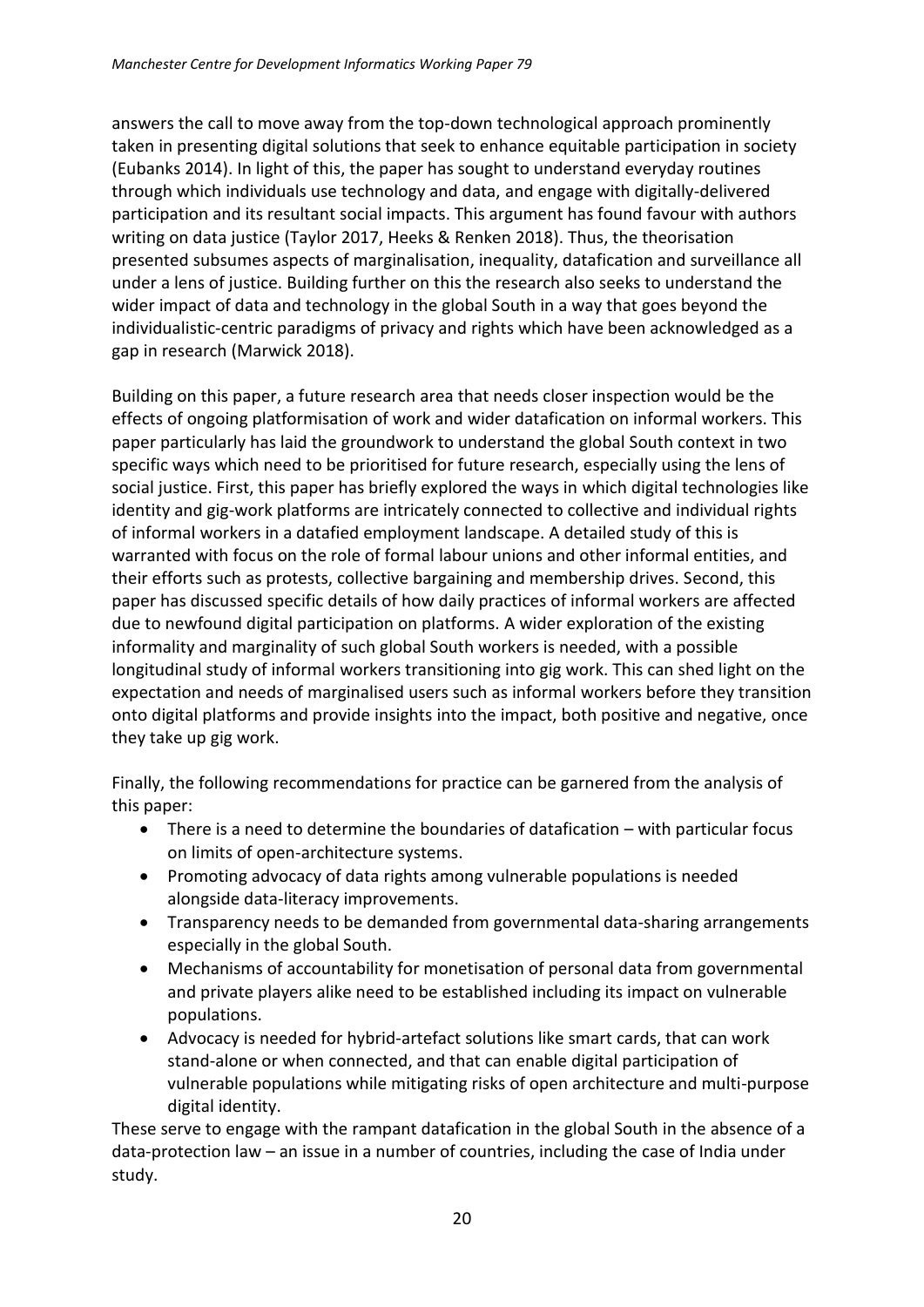#### <span id="page-22-0"></span>**References**

- Aadhaar UIDAI. (2018). Aadhaar The Most Trusted ID in India. *YouTube*, 21 May. <https://www.youtube.com/watch?v=nHUgnK68cUQ>
- Abraham, R., Bennett, E. S., Bhusal, R., Dubey, S., Li, Q., Pattanayak, A., & Shah, N. B. (2018). *State of Aadhaar Report 2017-18.* New Delhi: IDinsight*.* [http://stateofaadhaar.in](http://stateofaadhaar.in/)
- Abraham, R., Bennett, E. S., Sen, N., & Shah, N. B. (2017). *State of Aadhaar Report 2016-17*. New Delhi: IDinsight*.* [http://stateofaadhaar.in](http://stateofaadhaar.in/)
- Andrejevic, M. (2014). The Big Data Divide. *International Journal of Communication*, *8*, 1673- 1689.
- Andrejevic, M. (2015). Personal Data: Blind Spot of the "Affective Law of Value"? *The Information Society, 31*(1), 5-12.
- Arora, P. (2016). Bottom of the Data Pyramid: Big Data and The Global South. *International Journal of Communication*, *10,* 1681-1699.
- Ashworth, L., & Free, C. (2006). Marketing Dataveillance and Digital Privacy: Using Theories of Justice to Understand Consumers' Online Privacy Concerns. *Journal of Business Ethics*, *67*(2), 107-123.
- Bauman, Z. (2000). *Liquid Modernity*. Cambridge: Polity Press.
- Bauman, Z. (2013). *Legislators and Interpreters: On Modernity, Post-Modernity and Intellectuals*. Cambridge: Polity Press.

Bauman, Z., & Lyon, D. (2013). *Liquid Surveillance: A Conversation*. Cambridge: Polity Press.

- Beduschi, A., Cinnamon, J., Langford, J., Luo, C., & Owen, D. (2017). *Building Digital Identities: The Challenges, Risks and Opportunities of Collecting Behavioural Attributes for new Digital Identity Systems.* Exeter: University of Exeter. [https://ore.exeter.ac.uk/repository/bitstream/handle/10871/28297/Buiding%20Digital](https://ore.exeter.ac.uk/repository/bitstream/handle/10871/28297/Buiding%20Digital%20Identities%20Report-FINAL.pdf) [%20Identities%20Report-FINAL.pdf](https://ore.exeter.ac.uk/repository/bitstream/handle/10871/28297/Buiding%20Digital%20Identities%20Report-FINAL.pdf)
- Bennett, C. J., & Lyon, D. (2013). *Playing the Identity Card: Surveillance, Security and Identification in Global Perspective*. New York: Routledge.
- BetterPlace. (2019). *Blue Collar Jobs and Migration Trends Report*. Bengaluru: BetterPlace. [https://www.betterplace.co.in/betterplace-blue-collar-jobs-and-migration-trends](https://www.betterplace.co.in/betterplace-blue-collar-jobs-and-migration-trends-report/)[report/](https://www.betterplace.co.in/betterplace-blue-collar-jobs-and-migration-trends-report/)
- Bier, R. J. (1993). Privacy and Procedural Justice in Organizations. *Social Justice Research*, *6*(1), 69-86.
- Bloomberg Quint. (2018). UIDAI Restricts Digital Wallets from Accessing Aadhaar Database. *Bloomberg Quint*, 4 Jun. [https://www.bloombergquint.com/aadhaar/uidai-restricts](https://www.bloombergquint.com/aadhaar/uidai-restricts-digital-wallets-from-accessing-aadhaar-database)[digital-wallets-from-accessing-aadhaar-database](https://www.bloombergquint.com/aadhaar/uidai-restricts-digital-wallets-from-accessing-aadhaar-database)
- Boellstorff, T. (2013). Making Big Data, in Theory. *First Monday, 18*(10).
- Boyd, D., & Crawford, K. (2012). Critical Questions for Big Data: Provocations for A Cultural, Technological, and Scholarly Phenomenon. *Information, Communication & Society, 15*(5), 662-679.
- Breckenridge, K. (2014). *Biometric State.* Cambridge: Cambridge University Press.
- Brighenti, A. M. (2010). *Visibility in Social Theory and Social Research*. London: Palgrave Macmillan.
- Broeders, D., Schrijvers, E., van der Sloot, B., van Brakel, R., de Hoog, J., & Ballin, E. H. (2017). Big Data and Security Policies: Towards A Framework for Regulating the Phases of Analytics and Use of Big Data. *Computer Law & Security Review*, *33*(3), 309-323.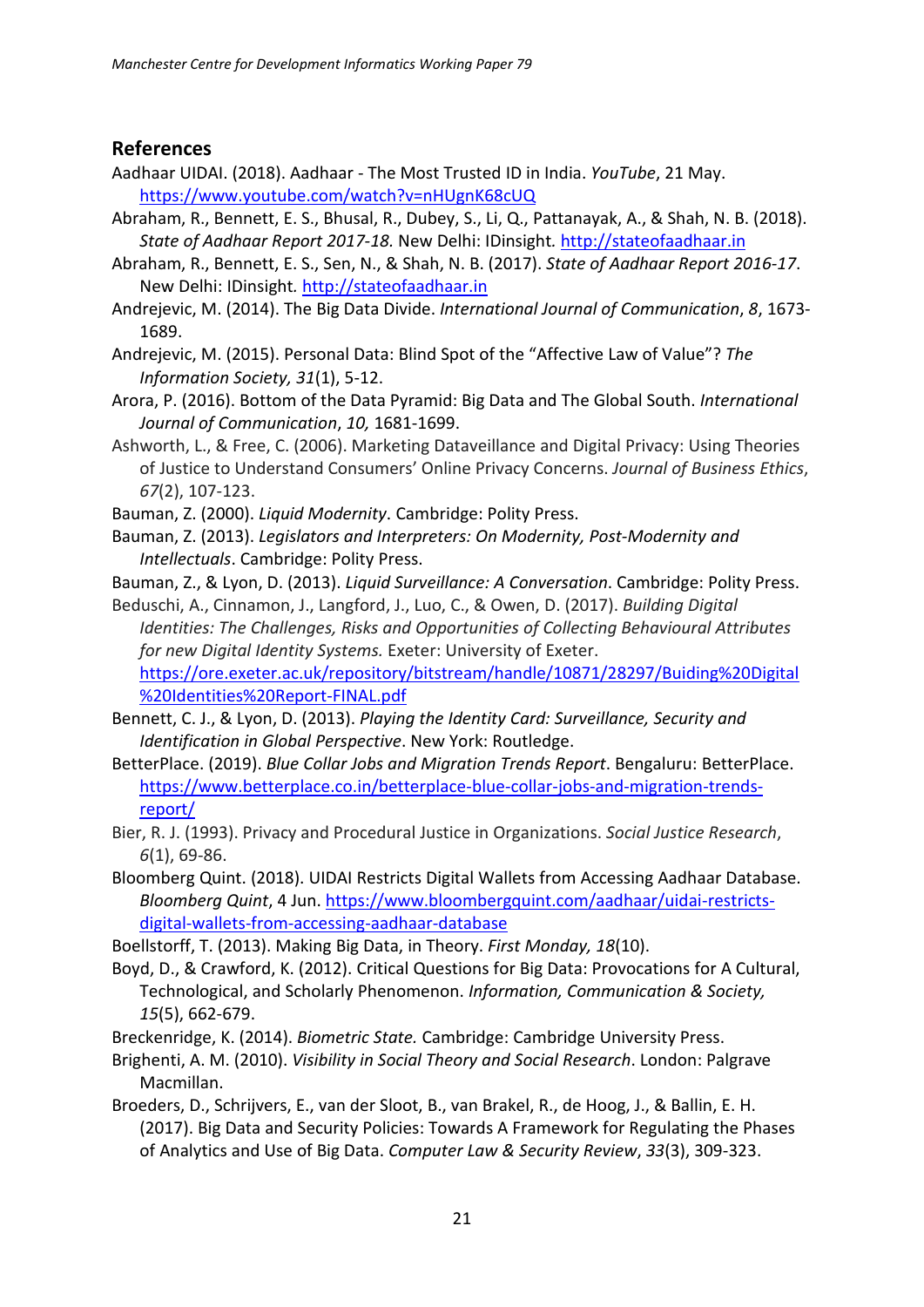- Business Standard. (2018). Here's How to Delink Aadhaar from Digital Wallet, Bank: Step-By-Step Guide. *Business Standard*, 2 Oct. [https://www.business](https://www.business-standard.com/article/current-affairs/how-to-unlink-aadhaar-number-from-bank-accounts-paytm-mobile-sim-digital-wallets-118092600417_1.html)[standard.com/article/current-affairs/how-to-unlink-aadhaar-number-from-bank](https://www.business-standard.com/article/current-affairs/how-to-unlink-aadhaar-number-from-bank-accounts-paytm-mobile-sim-digital-wallets-118092600417_1.html)[accounts-paytm-mobile-sim-digital-wallets-118092600417\\_1.html](https://www.business-standard.com/article/current-affairs/how-to-unlink-aadhaar-number-from-bank-accounts-paytm-mobile-sim-digital-wallets-118092600417_1.html)
- Cinnamon, J. (2017). Social Injustice in Surveillance Capitalism. *Surveillance & Society 15*(5), 609-625.
- CMDA. (2008). *Second Master Plan for Chennai Metropolitan Area, 2026*. Chennai: Chennai Metropolitan Development Authority. [http://www.cmdachennai.gov.in/smp\\_main.html](http://www.cmdachennai.gov.in/smp_main.html)
- Cummings, C., & O'Neil, T. (2015). *Do Digital Information and Communications Technologies Increase the Voice and Influence of Women And Girls: A Rapid Review of the Evidence*. London: Overseas Development Institute. [https://www.odi.org/sites/odi.org.uk/files/odi-assets/publications-opinion](https://www.odi.org/sites/odi.org.uk/files/odi-assets/publications-opinion-files/9622.pdf)[files/9622.pdf](https://www.odi.org/sites/odi.org.uk/files/odi-assets/publications-opinion-files/9622.pdf)
- Dalton, C. M., Taylor, L., & Thatcher, J. (2016). Critical Data Studies: A Dialog on Data and Space. *Big Data & Society*, *3*(1), 1-9.
- Demirgüç-Kunt, A., Klapper, L., Singer, D., Ansar, S., & Hess, J. (2017). *The Global Findex Database 2017: Measuring Financial Inclusion and the Fintech Revolution*. Washington, DC: World Bank. <https://globalfindex.worldbank.org/>
- Dencik, L., Hintz, A., & Cable, J. (2016). Towards Data Justice? The Ambiguity of Anti-Surveillance Resistance in Political Activism. *Big Data & Society*, *3*(2), 1-12.
- Diop, M. (2017). *Making Everyone Count: How Identification Could Transform the Lives of Millions of Africans.* Washington, DC: World Bank. [http://www.worldbank.org/en/news/opinion/2017/05/24/making-everyone-count](http://www.worldbank.org/en/news/opinion/2017/05/24/making-everyone-count-how-identification-could-transform-the-lives-of-millions-of-africans)[how-identification-could-transform-the-lives-of-millions-of-africans](http://www.worldbank.org/en/news/opinion/2017/05/24/making-everyone-count-how-identification-could-transform-the-lives-of-millions-of-africans)
- ET. (2017). Government Starts Mega Drive to Link NREGS Accounts with Aadhaar. *The Economic Times*, 26 Jul. <https://economictimes.indiatimes.com/articleshow/59762569.cms>
- ET. (2018a). No Question of Deleting Aadhaar Data: UIDAI CEO Ajay Bhushan Pandey. *The Economic Times*, 1 Oct. [https://economictimes.indiatimes.com/opinion/interviews/no](https://economictimes.indiatimes.com/opinion/interviews/no-question-of-deleting-aadhaar-data-uidai-ceo-ajay-bhushan-pandey/articleshow/66027536.cms)[question-of-deleting-aadhaar-data-uidai-ceo-ajay-bhushan-](https://economictimes.indiatimes.com/opinion/interviews/no-question-of-deleting-aadhaar-data-uidai-ceo-ajay-bhushan-pandey/articleshow/66027536.cms)
- [pandey/articleshow/66027536.cms](https://economictimes.indiatimes.com/opinion/interviews/no-question-of-deleting-aadhaar-data-uidai-ceo-ajay-bhushan-pandey/articleshow/66027536.cms) ET. (2018b). DoT Asks TELCOs to Offer Aadhaar Number, Virtual IDs for New SIMs from July 1. *The Economic Times*, 12 Jun. [https://economictimes.indiatimes.com/industry/telecom/telecom-news/dot-asks](https://economictimes.indiatimes.com/industry/telecom/telecom-news/dot-asks-telcos-to-offer-aadhaar-number-virtual-ids-for-new-sims-from-july-1/articleshow/64561419.cms)[telcos-to-offer-aadhaar-number-virtual-ids-for-new-sims-from-july-](https://economictimes.indiatimes.com/industry/telecom/telecom-news/dot-asks-telcos-to-offer-aadhaar-number-virtual-ids-for-new-sims-from-july-1/articleshow/64561419.cms)[1/articleshow/64561419.cms](https://economictimes.indiatimes.com/industry/telecom/telecom-news/dot-asks-telcos-to-offer-aadhaar-number-virtual-ids-for-new-sims-from-july-1/articleshow/64561419.cms)
- ET. (2018c). Uber, Ola Strike Hits Delhi and Mumbai Riders*. The Economic Times*, 23 Oct. [https://m.economictimes.com/small-biz/startups/newsbuzz/uber-ola-strike-hits-delhi](https://m.economictimes.com/small-biz/startups/newsbuzz/uber-ola-strike-hits-delhi-and-mumbai-riders/articleshow/66325573.cms)[and-mumbai-riders/articleshow/66325573.cms](https://m.economictimes.com/small-biz/startups/newsbuzz/uber-ola-strike-hits-delhi-and-mumbai-riders/articleshow/66325573.cms)
- ET. (2018d). Clause in Aadhaar Act Badly Drafted, Says Supreme Court. *The Economic Times*, 11 Apr. <https://economictimes.indiatimes.com/articleshow/63706883.cms>
- Fraser, N. (1998). From Redistribution to Recognition? Dilemmas of Justice in a 'Post-Socialist' Age. *New Left Review*, *212*, 68-93.
- Fraser, N. (2000). Rethinking Recognition. *New Left Review*, *3*, 107-120.
- Fraser, N. (2008). Abnormal Justice. *Critical Inquiry, 34*(3), 393-422.
- Fraser, N. (2009). *Scales of Justice: Reimagining Political Space in a Globalizing World (Vol. 31)*. New York: Columbia University Press.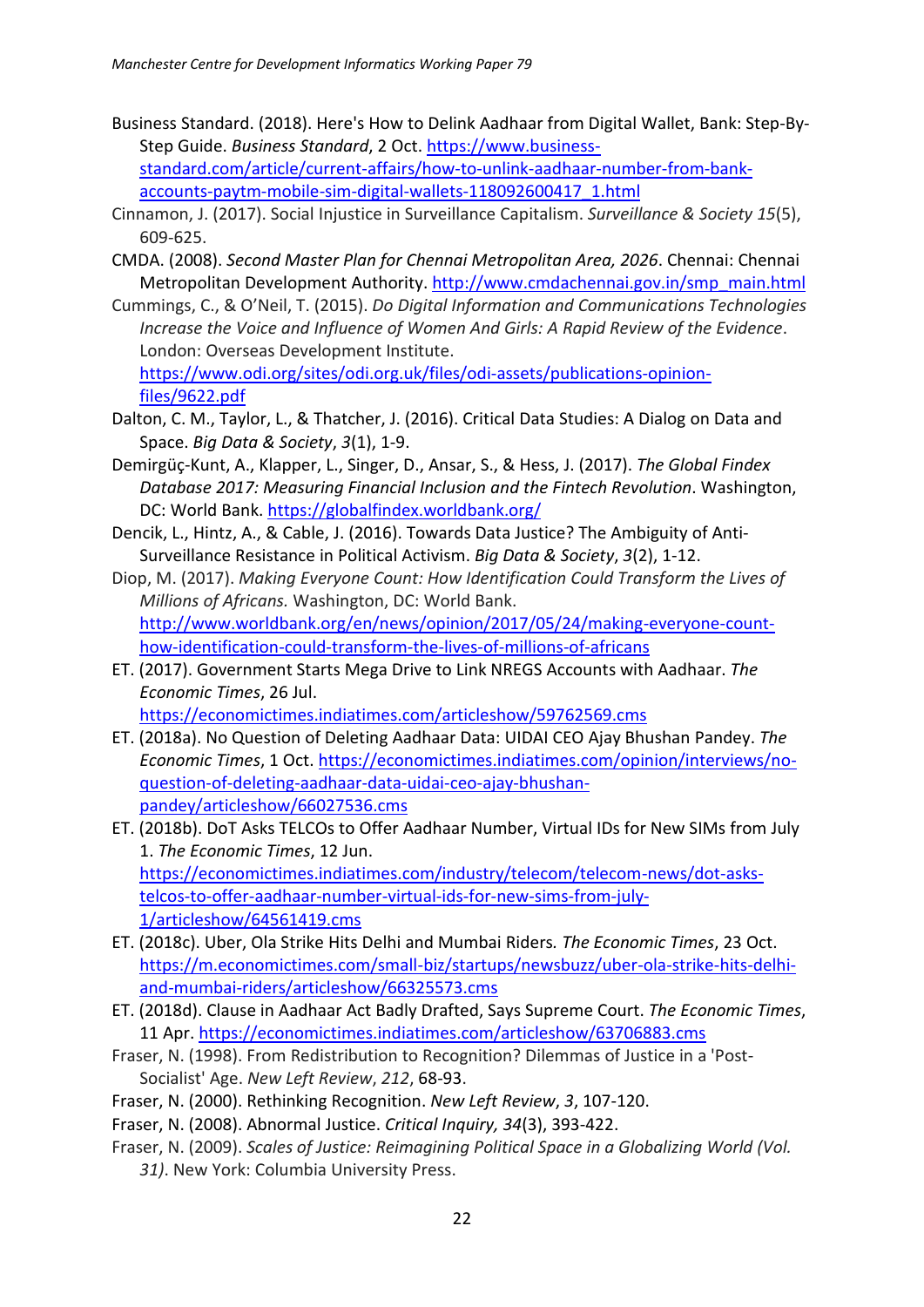Fraser, N. (2010). Who Counts? Dilemmas of Justice in a Post-Westphalian World. *Antipode, 41*, 281-297.

Gangadharan, SP. (2012). Digital inclusion and data profiling. *First Monday*, *17*(5).

- Ganjoo, S. (2018). Ex-Banker Warns About Growing Aadhaar Scams, Here's How You Can Save Yourself from Being Tricked. *India Today*, 25 Dec*.* [https://www.indiatoday.in/technology/news/story/how-to-save-yourself-from-aadhaar](https://www.indiatoday.in/technology/news/story/how-to-save-yourself-from-aadhaar-scams-1416910-2018-12-25)[scams-1416910-2018-12-25](https://www.indiatoday.in/technology/news/story/how-to-save-yourself-from-aadhaar-scams-1416910-2018-12-25)
- Gilman, M., & Green, R. (2018). The Surveillance Gap: The Harms of Extreme Privacy and Data Marginalization. *NYU Review of Law & Social Change*, *42*, 253-307.
- Gupta, A., & Auerswald, P. (2019). The Ups and Downs of India's Digital Transformation*. Harvard Business Review*, 6 May. [https://hbr.org/2019/05/the-ups-and-downs-of-indias](https://hbr.org/2019/05/the-ups-and-downs-of-indias-digital-transformation)[digital-transformation](https://hbr.org/2019/05/the-ups-and-downs-of-indias-digital-transformation)
- Gurumurthy, A., Chami, N., & Bharthur, D. (2016). *Democratic Accountability in The Digital Age.* Brighton: Institute of Development Studies. [https://opendocs.ids.ac.uk/opendocs/bitstream/handle/123456789/13010/Research-](https://opendocs.ids.ac.uk/opendocs/bitstream/handle/123456789/13010/Research-Brief-India-1.pdf)[Brief-India-1.pdf](https://opendocs.ids.ac.uk/opendocs/bitstream/handle/123456789/13010/Research-Brief-India-1.pdf)
- Heeks, R., & Renken, J. (2018). Data justice for development: What would it mean? *Information Development*, *34*(1), 90-102.
- HT. (2018a). Ola, Uber Drivers Continue to Strike in Mumbai Over Fares. *The Hindustan Times*, 23 Oct. [https://www.hindustantimes.com/mumbai-news/ola-uber-drivers](https://www.hindustantimes.com/mumbai-news/ola-uber-drivers-continue-to-strike-in-mumbai-over-fares/story-RCBy1DgkVgqPDJ55lg99HN.html)[continue-to-strike-in-mumbai-over-fares/story-RCBy1DgkVgqPDJ55lg99HN.html](https://www.hindustantimes.com/mumbai-news/ola-uber-drivers-continue-to-strike-in-mumbai-over-fares/story-RCBy1DgkVgqPDJ55lg99HN.html)
- HT. (2018b). After Supreme Court Order, Confusion Over Telecom Service Providers Deleting Aadhaar Data. *The Hindustan Times*, 23 Oct. [https://www.hindustantimes.com/india](https://www.hindustantimes.com/india-news/after-supreme-court-order-confusion-over-telecom-service-providers-deleting-aadhaar-data/story-FwTSDdiZRdBfBmpSAPNvGK.html)[news/after-supreme-court-order-confusion-over-telecom-service-providers-deleting](https://www.hindustantimes.com/india-news/after-supreme-court-order-confusion-over-telecom-service-providers-deleting-aadhaar-data/story-FwTSDdiZRdBfBmpSAPNvGK.html)[aadhaar-data/story-FwTSDdiZRdBfBmpSAPNvGK.html](https://www.hindustantimes.com/india-news/after-supreme-court-order-confusion-over-telecom-service-providers-deleting-aadhaar-data/story-FwTSDdiZRdBfBmpSAPNvGK.html)
- HT. (2018c). High Margins Vs Driver Incentives: The Ola, Uber Business Model. *The Hindustan Times*, 21 Mar*.* [https://www.hindustantimes.com/business-news/high](https://www.hindustantimes.com/business-news/high-margins-vs-driver-incentives-the-ola-uber-business-model/story-gCKPwKHQcBqCcvvg3FtjcI.html)[margins-vs-driver-incentives-the-ola-uber-business-model/story](https://www.hindustantimes.com/business-news/high-margins-vs-driver-incentives-the-ola-uber-business-model/story-gCKPwKHQcBqCcvvg3FtjcI.html)[gCKPwKHQcBqCcvvg3FtjcI.html](https://www.hindustantimes.com/business-news/high-margins-vs-driver-incentives-the-ola-uber-business-model/story-gCKPwKHQcBqCcvvg3FtjcI.html)
- ID4D. (2016). *Identification for Development: Strategic Framework.* Washington, DC: World Bank. [http://pubdocs.worldbank.orgen/179901454620206363/Jan-2016-ID4D-Strategic-](http://pubdocs.worldbank.orgen/179901454620206363/Jan-2016-ID4D-Strategic-Roadmap.pdf)[Roadmap.pdf](http://pubdocs.worldbank.orgen/179901454620206363/Jan-2016-ID4D-Strategic-Roadmap.pdf)
- IE. (2018). Submit Plan to Delink Aadhaar in 15 Days: UIDAI to Mobile Firms. *Indian Express*, 2 Oct. [https://indianexpress.com/article/india/submit-plan-to-delink-aadhaar-in-15](https://indianexpress.com/article/india/submit-plan-to-delink-aadhaar-in-15-days-uidai-to-mobile-firms-5381885/) [days-uidai-to-mobile-firms-5381885/](https://indianexpress.com/article/india/submit-plan-to-delink-aadhaar-in-15-days-uidai-to-mobile-firms-5381885/)
- ILO. (2017). *Employment Policy Department - Employment Working Paper No. 233*. Geneva: International Labour Organisation. [https://www.ilo.org/wcmsp5/groups/public/--](https://www.ilo.org/wcmsp5/groups/public/---ed_emp/documents/publication/wcms_614389.pdf) [ed\\_emp/documents/publication/wcms\\_614389.pdf](https://www.ilo.org/wcmsp5/groups/public/---ed_emp/documents/publication/wcms_614389.pdf)
- Johnson, J. A. (2014). From Open Data to Information Justice. *Ethics and Information Technology*, *16*(4), 263-274.
- Kaur, N. (2018). Right to Privacy. *The Leaflet*, 28 May*.* [https://theleaflet.in/specialissues/none-of-the-problems-in-the-implementation-of](https://theleaflet.in/specialissues/none-of-the-problems-in-the-implementation-of-nrega-can-be-fixed-by-aadhaar-on-the-contrary-aadhaar-is-the-source-of-some-problems-says-reetika-khera/)[nrega-can-be-fixed-by-aadhaar-on-the-contrary-aadhaar-is-the-source-of-some](https://theleaflet.in/specialissues/none-of-the-problems-in-the-implementation-of-nrega-can-be-fixed-by-aadhaar-on-the-contrary-aadhaar-is-the-source-of-some-problems-says-reetika-khera/)[problems-says-reetika-khera/](https://theleaflet.in/specialissues/none-of-the-problems-in-the-implementation-of-nrega-can-be-fixed-by-aadhaar-on-the-contrary-aadhaar-is-the-source-of-some-problems-says-reetika-khera/)
- Koops, B-J., Leenes, R., Meints, M., van der Meulen, N., & Jaquet-Chiffelle, D-O. (2009). A Typology of Identity-Related Crime: Conceptual, Technical, and Legal Issues. *Information, Communication & Society, 12*(1), 1-24.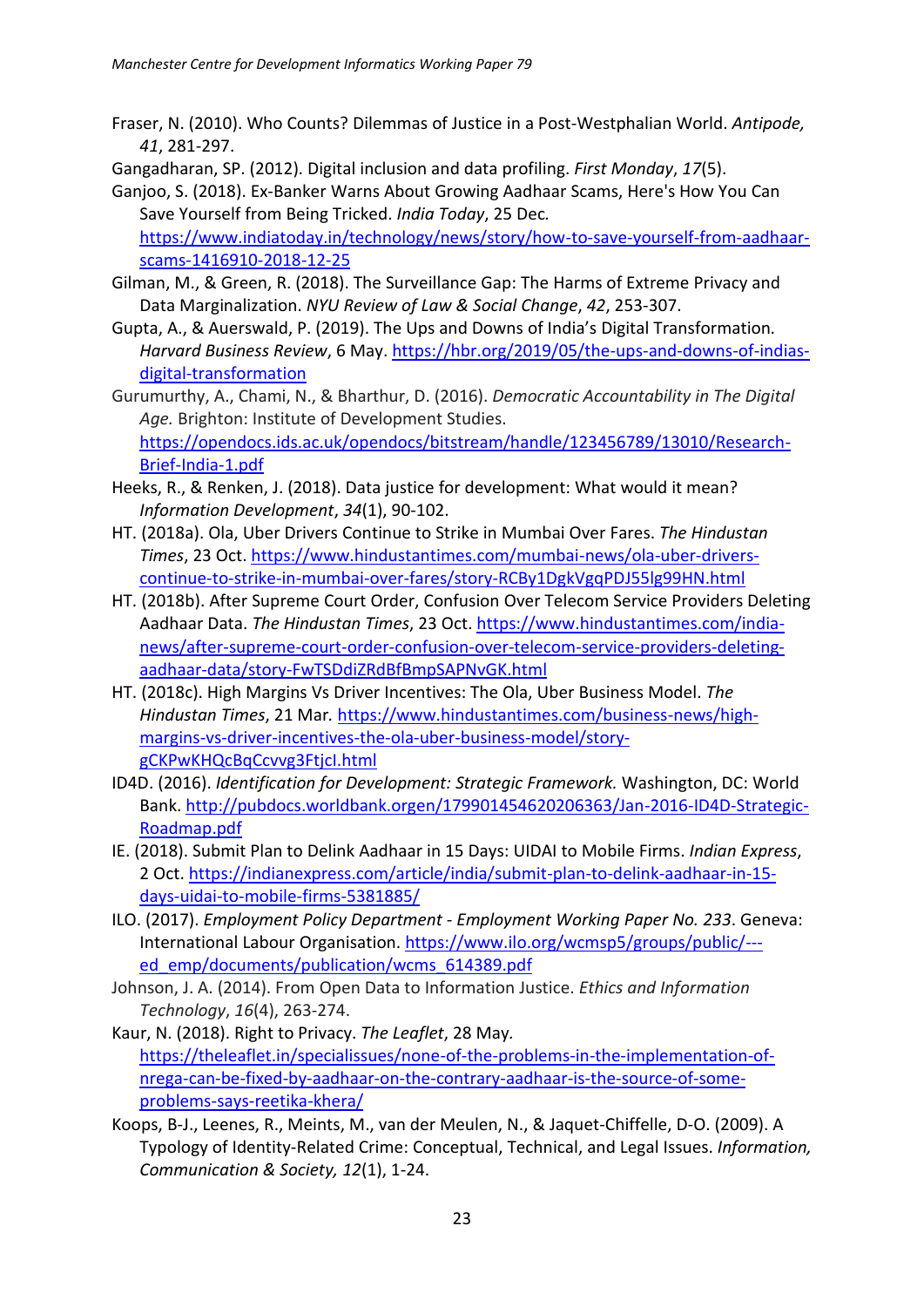- Lister, R. (2004). A Politics of Recognition and Respect: Involving People with Experience of Poverty in Decision-Making That Affects Their Lives. In: *The Politics of Inclusion and Empowerment*, J. Andersen & B. Siim (eds), 116-138. London: Palgrave Macmillan.
- LiveMint. (2018). You Must Not Share Aadhaar and its OTP with Anybody. *LiveMint*, 27 Mar. [https://www.livemint.com/Money/wwxe6Mw4V8uR0kdAld2CpN/You-must-not-share-](https://www.livemint.com/Money/wwxe6Mw4V8uR0kdAld2CpN/You-must-not-share-Aadhaar-and-its-OTP-with-anybody.html)[Aadhaar-and-its-OTP-with-anybody.html](https://www.livemint.com/Money/wwxe6Mw4V8uR0kdAld2CpN/You-must-not-share-Aadhaar-and-its-OTP-with-anybody.html)
- Lyon, D. (2010). Liquid Surveillance: The Contribution of Zygmunt Bauman to Surveillance Studies. *International Political Sociology*, *4*(4), 325-338.
- Lyon, D. (2014). Surveillance, Snowden, and Big Data: Capacities, Consequences, Critique. *Big Data & Society*, *1*(2), 1-13.
- Lyon, D. (2016). Surveillance, Liquidity and The Ethics of Visibility. *Revue Internationale de Philosophie*, *277*(3), 365-379.
- Madanapalle, A. (2017). How Aadhaar compares to Other Biometric National Identification Systems Around the World. *First Post*, 5 Apr*.* [https://www.firstpost.com/tech/news](https://www.firstpost.com/tech/news-analysis/how-aadhaar-compares-to-other-biometric-national-identification-systems-around-the-world-3700543.html)[analysis/how-aadhaar-compares-to-other-biometric-national-identification-systems](https://www.firstpost.com/tech/news-analysis/how-aadhaar-compares-to-other-biometric-national-identification-systems-around-the-world-3700543.html)[around-the-world-3700543.html](https://www.firstpost.com/tech/news-analysis/how-aadhaar-compares-to-other-biometric-national-identification-systems-around-the-world-3700543.html)
- Manovich, L. (2012). Trending: The Promises and the Challenges of Big Social Data*.* In: *Debates in the Digital Humanities*, M.K. Gold (ed), 460-475. Minneapolis: University of Minnesota Press.
- Manzar, O. (2018). *Aadhaar: Issues and Implications.* New Delhi: Speaker's Research Initiative. <http://sri.nic.in/workshop-aadhar-issues-and-challenges>
- Marwick, A. E. (2018). Privacy at the Margins| Understanding Privacy at the Margins— Introduction. *International Journal of Communication*, *12*, 9.
- Mayer-Schoenberger, V., & Cukier, K. (2013). The Rise of Big Data: How It's Changing the Way We Think About the World. *Foreign Affairs*, *92*, 28.
- Modgil, S. (2017). Quikr Acquires Babajob To Cement Position In Blue Collar Jobs Segment*. Inc42*, 21 Jun*.* <https://inc42.com/buzz/quikr-babajob-acquisition/>
- MoF. (2016). *Spreading Jam Across India's Economy. Economic Survey 2015-16 Vol. I*. New Delhi: Ministry of Finance. https://www.indiabudget.gov.in/budget2016-2017/es2015- 16/echapvol1-03.pdf
- Nanavati, S., Thieme, M., & Nanavati, R. (2002). *Biometrics: Identity Verification in a Networked World* (Vol. 20). New York: John Wiley & Sons.
- Nayar, P. K. (2015). *Citizenship and Identity in the Age of Surveillance*. Cambridge: Cambridge University Press.
- NCS. (n.d.). *National Career Service Portal: Local Services.* New Delhi: National Career Services, Government of India.

```
https://www.ncs.gov.in/User%20Manuals/Local%20Service%20Provider%203.0.pdf
```
- OECD. (2014). *India Policy Brief*. Paris: OECD. [https://www.oecd.org/policy-briefs/India-](https://www.oecd.org/policy-briefs/India-Improving-Quality-of-Education-and-Skills-Development.pdf)[Improving-Quality-of-Education-and-Skills-Development.pdf](https://www.oecd.org/policy-briefs/India-Improving-Quality-of-Education-and-Skills-Development.pdf)
- RBI. (2019a). *Payment and Settlement Systems in India: Vision - 2019-2021.* Mumbai: Reserve Bank of India.

<https://www.rbi.org.in/Scripts/PublicationVisionDocuments.aspx?Id=921>

RBI. (2019b). *Public Credit Registry and Goods and Services Tax Network: Giant Strides to Democratise and Formalise Credit in India.* Mumbai: Reserve Bank of India. [https://rbi.org.in/SCRIPTs/BS\\_ViewBulletin.aspx?Id=17758](https://rbi.org.in/SCRIPTs/BS_ViewBulletin.aspx?Id=17758)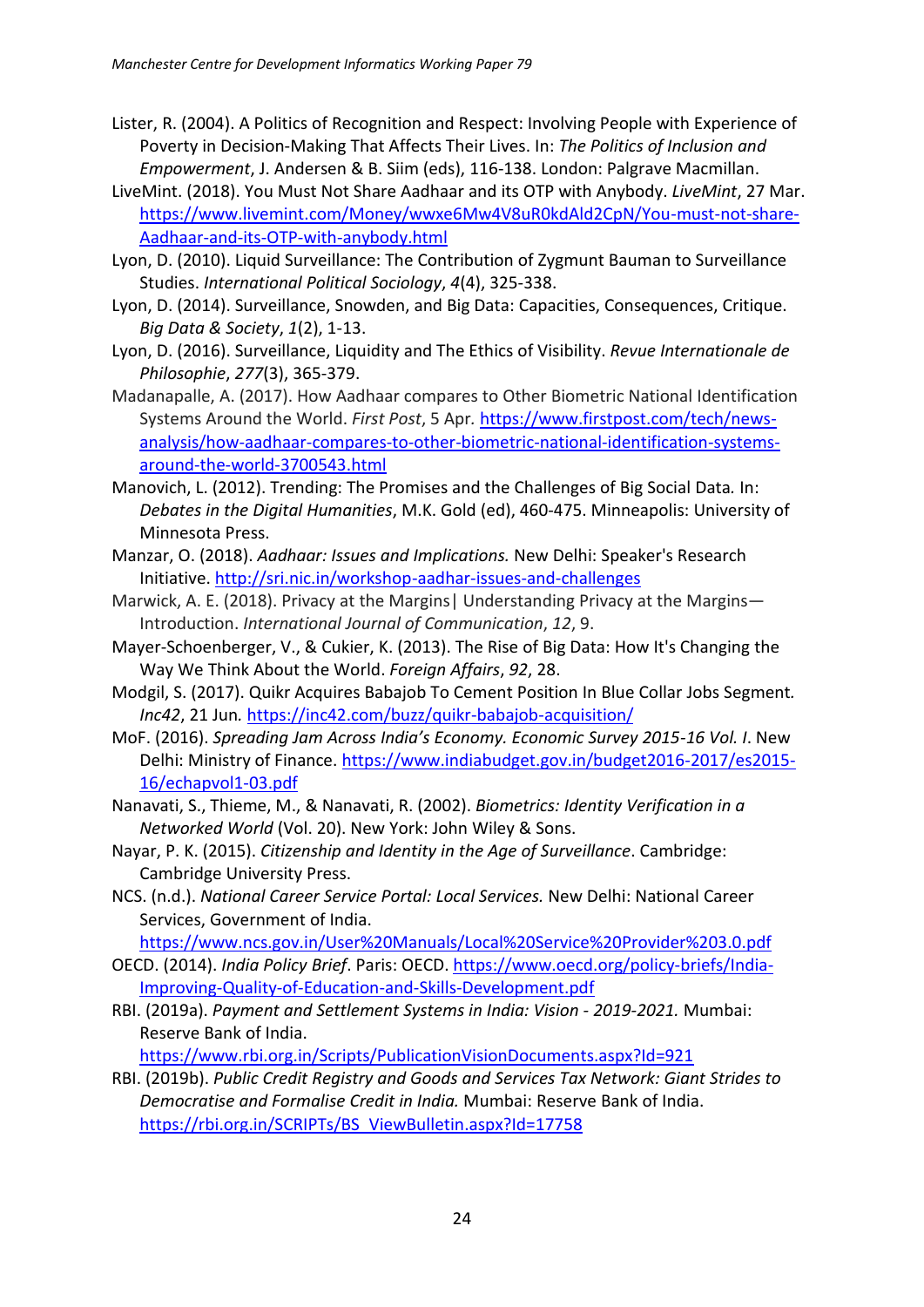- Roth, S., & Luczak-Roesch, M. (2018). Deconstructing the Data Life-Cycle in Digital Humanitarianism. *Information, Communication & Society*, advance online publication, 1- 17.
- Sarkar, S. (2014). The Unique Identity (UID) Project, Biometrics and Re-Imagining Governance In India. *Oxford Development Studies*, *42*(4), 516-533.
- Swearingen, S. (2018). The Role of Biometric Authentication in The Pursuit of Global Financial Inclusion. *Biometric Update*, 26 Oct. [https://www.biometricupdate.com/201810/the-role-of-biometric-authentication-in-the](https://www.biometricupdate.com/201810/the-role-of-biometric-authentication-in-the-pursuit-of-global-financial-inclusion)[pursuit-of-global-financial-inclusion](https://www.biometricupdate.com/201810/the-role-of-biometric-authentication-in-the-pursuit-of-global-financial-inclusion)
- Taylor, C. (1997). The Politics of Recognition. *New Contexts of Canadian Criticism, 98*, 25-73.
- Taylor, L. (2017). What is Data Justice? The Case for Connecting Digital Rights and Freedoms Globally. *Big Data & Society*, *4*(2), 1-14.
- Taylor, L., & Broeders, D. (2015). In the Name of Development: Power, Profit and the Datafication of the Global South. *Geoforum*, *64*, 229-237.
- The Hindu. (2019). Taxi driver's death: probe on. *The Hindu*, 2 Feb. [https://www.thehindu.com/news/cities/chennai/taxi-drivers-death-probe](https://www.thehindu.com/news/cities/chennai/taxi-drivers-death-probe-on/article26156784.ece)[on/article26156784.ece](https://www.thehindu.com/news/cities/chennai/taxi-drivers-death-probe-on/article26156784.ece)
- The Wire. (2017). It's Time to Disentangle the Complex Aadhaar Debate*. The Wire*. <https://thewire.in/government/aadhar-privacy-analysis>
- The Wire. (2018). Nearly 81% of the Employed in India Are in the Informal Sector: ILO. *The Wire,* 20 Apr*.* [https://thewire.in/labour/nearly-81-of-the-employed-in-india-are-in-the](https://thewire.in/labour/nearly-81-of-the-employed-in-india-are-in-the-informal-sector-ilo)[informal-sector-ilo](https://thewire.in/labour/nearly-81-of-the-employed-in-india-are-in-the-informal-sector-ilo)
- Thozhilalar Koodam. (2019). Who Killed Rajesh? Taxi Driver's Death Raises Important Concerns on Working Conditions and Police Harassment. *Thozhilalar Koodam*, 8 Feb. <https://tnlabour.in/news/7959>
- TNGov. (2014). *Employment - Chapter XI. Tamil Nadu - An Economic Appraisal 2011-12 to 2013-14*. Chennai: Department of Evaluation and Applied Research, Government of Tamil Nadu. <http://www.tn.gov.in/dear/Employment.pdf>
- TOI. (2017). Cab driver kidnapped and murdered. *Times of India*, 4 Aug. [http://timesofindia.indiatimes.com/articleshow/59905530.cms?utm\\_source=contentofi](http://timesofindia.indiatimes.com/articleshow/59905530.cms?utm_source=contentofinterest&utm_medium=text&utm_campaign=cppst) [nterest&utm\\_medium=text&utm\\_campaign=cppst](http://timesofindia.indiatimes.com/articleshow/59905530.cms?utm_source=contentofinterest&utm_medium=text&utm_campaign=cppst)
- Transparent Chennai. (2012). *Fight for Fair Fare: A Study of Autorickshaws in Chennai.* Chennai: Transparent Chennai. [http://www.transparentchennai.com/wp](http://www.transparentchennai.com/wp-content/uploads/downloads/2013/07/Fight%20for%20a%20Fair%20Fare.pdf)[content/uploads/downloads/2013/07/Fight%20for%20a%20Fair%20Fare.pdf](http://www.transparentchennai.com/wp-content/uploads/downloads/2013/07/Fight%20for%20a%20Fair%20Fare.pdf)
- Traxcn. (2016). *Research on Transport Tech Startup Valuations.* Bengaluru: Traxcn. [https://tracxnblog.s3.amazonaws.com/wp-content/uploads/2016/03/Tracxn-Startup-](https://tracxnblog.s3.amazonaws.com/wp-content/uploads/2016/03/Tracxn-Startup-Research-Transport-Tech-India-Landscape-March-2016.pdf)[Research-Transport-Tech-India-Landscape-March-2016.pdf](https://tracxnblog.s3.amazonaws.com/wp-content/uploads/2016/03/Tracxn-Startup-Research-Transport-Tech-India-Landscape-March-2016.pdf)
- UIDAI. (2014a). *Aadhaar Technology and Architecture: Principles, Design, Best Practices and Key Lessons.* New Delhi: Unique Identification Authority of India. [https://uidai.gov.in/images/AadhaarTechnologyArchitecture\\_March2014.pdf](https://uidai.gov.in/images/AadhaarTechnologyArchitecture_March2014.pdf)
- UIDAI. (2014b). *Aadhaar Technology Strategy: Ecosystem, Technology and Governance*. New Delhi: Unique Identification Authority of India. [https://uidai.gov.in/images/AadhaarTechnologyStrategy\\_March2014.pdf](https://uidai.gov.in/images/AadhaarTechnologyStrategy_March2014.pdf)
- UIDAI. (2018). *Aadhaar: Frequently Asked Questions.* New Delhi: Unique Identification Authority of India. [https://uidai.gov.in/images/recently\\_asked\\_ques\\_13012018.pdf](https://uidai.gov.in/images/recently_asked_ques_13012018.pdf)
- UIDAI. (n.d.). *Features of Aadhaar*. New Delhi: Unique Identification Authority of India. <https://uidai.gov.in/my-aadhaar/about-your-aadhaar/features-of-aadhaar.html>